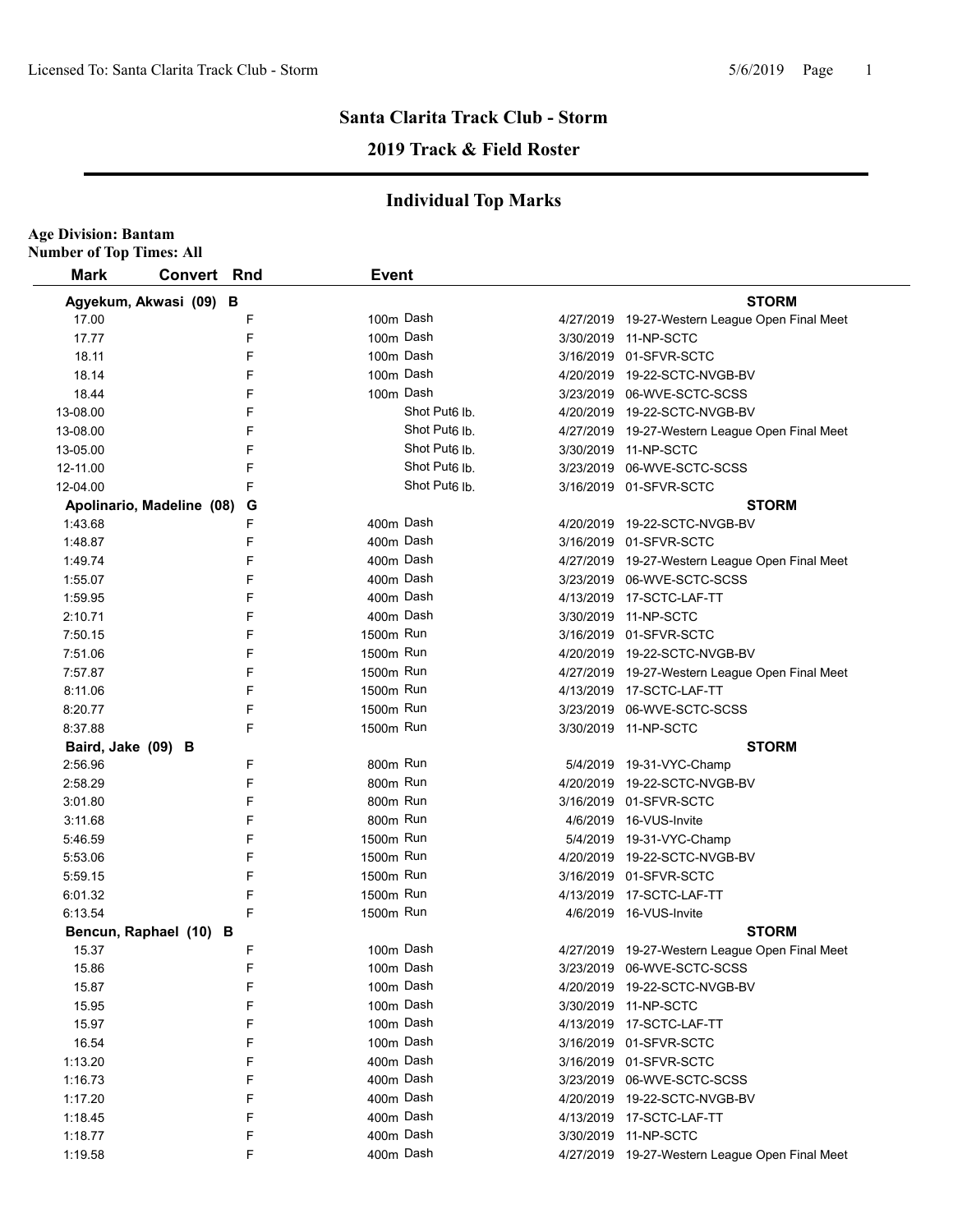# **2019 Track & Field Roster**

| <b>Number of Top Times: All</b> |         |        |                           |           |                                                  |
|---------------------------------|---------|--------|---------------------------|-----------|--------------------------------------------------|
| <b>Mark</b>                     | Convert | Rnd    | <b>Event</b>              |           |                                                  |
| Bohne, Brody (10) B             |         |        |                           |           | <b>STORM</b>                                     |
| 16.35                           |         | F      | 100m Dash                 |           | 4/13/2019 17-SCTC-LAF-TT                         |
| 17.47                           |         | F      | 100m Dash                 |           | 3/16/2019 01-SFVR-SCTC                           |
| 17.51                           |         | F      | 100m Dash                 |           | 4/20/2019 19-22-SCTC-NVGB-BV                     |
| 17.56                           |         | F      | 100m Dash                 |           | 3/23/2019 06-WVE-SCTC-SCSS                       |
| 3-10.00                         |         | F      | High Jump                 |           | 4/13/2019 17-SCTC-LAF-TT                         |
| 3-08.00                         |         | F      | High Jump                 |           | 3/16/2019 01-SFVR-SCTC                           |
| 3-06.00                         |         | F      | High Jump                 |           | 4/20/2019 19-22-SCTC-NVGB-BV                     |
| 3-06.00                         |         | F      | High Jump                 |           | 5/4/2019 19-31-VYC-Champ                         |
| 3-06.00                         |         | F      | High Jump                 |           | 3/30/2019 11-NP-SCTC                             |
| 3-04.00                         |         | F      | High Jump                 |           | 3/23/2019 06-WVE-SCTC-SCSS                       |
| 9-09.50                         |         | F      | Long Jump                 |           | 3/16/2019 01-SFVR-SCTC                           |
| 9-06.50                         |         | F      | Long Jump                 |           | 4/13/2019  17-SCTC-LAF-TT                        |
| 15-00.00                        |         | F      | Shot Put <sub>6</sub> lb. |           | 3/23/2019 06-WVE-SCTC-SCSS                       |
| Bouyssou, Clement (09)          |         | в      |                           |           | <b>STORM</b>                                     |
| 16.14                           |         | F      | 100m Dash                 |           | 3/30/2019 11-NP-SCTC                             |
| 32.99                           |         | F      | 200m Dash                 |           | 4/13/2019  17-SCTC-LAF-TT                        |
| 33.46                           |         | F      | 200m Dash                 |           | 4/20/2019 19-22-SCTC-NVGB-BV                     |
| 33.58                           |         | F      | 200m Dash                 |           | 3/30/2019 11-NP-SCTC                             |
| 1:16.16                         |         | F      | 400m Dash                 |           | 4/20/2019 19-22-SCTC-NVGB-BV                     |
| 1:16.40                         |         | F      | 400m Dash                 |           | 3/16/2019 01-SFVR-SCTC                           |
| 1:17.53                         |         | F      | 400m Dash                 |           | 4/13/2019  17-SCTC-LAF-TT                        |
| 1:18.91                         |         | F      | 400m Dash                 |           | 3/23/2019 06-WVE-SCTC-SCSS                       |
| 4-01.00                         |         | F      | High Jump                 |           | 4/13/2019  17-SCTC-LAF-TT                        |
| 4-00.00                         |         | F      | High Jump                 |           | 5/4/2019 19-31-VYC-Champ                         |
| $3-11.00$                       |         | F      | High Jump                 |           | 3/16/2019 01-SFVR-SCTC                           |
| 3-08.00                         |         | F      | High Jump                 |           | 3/23/2019 06-WVE-SCTC-SCSS                       |
| 3-08.00                         |         | F      | High Jump                 |           | 3/30/2019 11-NP-SCTC                             |
| 11-09.25                        |         | F      | Long Jump                 |           | 5/4/2019 19-31-VYC-Champ                         |
| 11-09.00                        |         | F      | Long Jump                 |           | 4/20/2019 19-22-SCTC-NVGB-BV                     |
| 21-07.00                        |         | F      | Shot Put <sub>6</sub> Ib. |           | 5/4/2019 19-31-VYC-Champ                         |
| 20-04.00                        |         | F      | Shot Put <sub>6</sub> lb. | 3/23/2019 | 06-WVE-SCTC-SCSS                                 |
| 19-05.50                        |         | F      | Shot Put <sub>6</sub> lb. |           | 3/16/2019 01-SFVR-SCTC                           |
| Bradley, Jayden (10) B          |         |        |                           |           | <b>STORM</b>                                     |
| 3-08.00                         |         | F      | High Jump                 |           | 3/30/2019 11-NP-SCTC                             |
| 10-02.25                        |         | F      | Long Jump                 |           | 3/30/2019 11-NP-SCTC                             |
| 22-10.50                        |         | F      | Shot Put6 lb.             |           | 3/30/2019 11-NP-SCTC                             |
| Brown, Lena (10) G              |         |        |                           |           | <b>STORM</b>                                     |
| 16.49                           |         | F      | 100m Dash                 |           | 4/27/2019 19-27-Western League Open Final Meet   |
| 16.49                           |         | F      | 100m Dash                 |           | 3/16/2019 01-SFVR-SCTC                           |
| 16.63                           |         | F      | 100m Dash                 |           | 3/23/2019 06-WVE-SCTC-SCSS                       |
| 16.65                           |         | F      | 100m Dash                 |           | 4/20/2019 19-22-SCTC-NVGB-BV                     |
| 16.65                           |         | F      | 100m Dash                 |           | 4/13/2019 17-SCTC-LAF-TT                         |
| 16.81                           |         | F      | 100m Dash                 |           | 3/30/2019 11-NP-SCTC                             |
| 37.74                           |         | F      | 200m Dash                 |           | 4/13/2019 17-SCTC-LAF-TT                         |
|                                 |         |        |                           |           |                                                  |
|                                 |         |        |                           |           |                                                  |
| 38.65<br>1:28.54                |         | F<br>F | 200m Dash<br>400m Dash    |           | 3/30/2019 11-NP-SCTC<br>4/13/2019 17-SCTC-LAF-TT |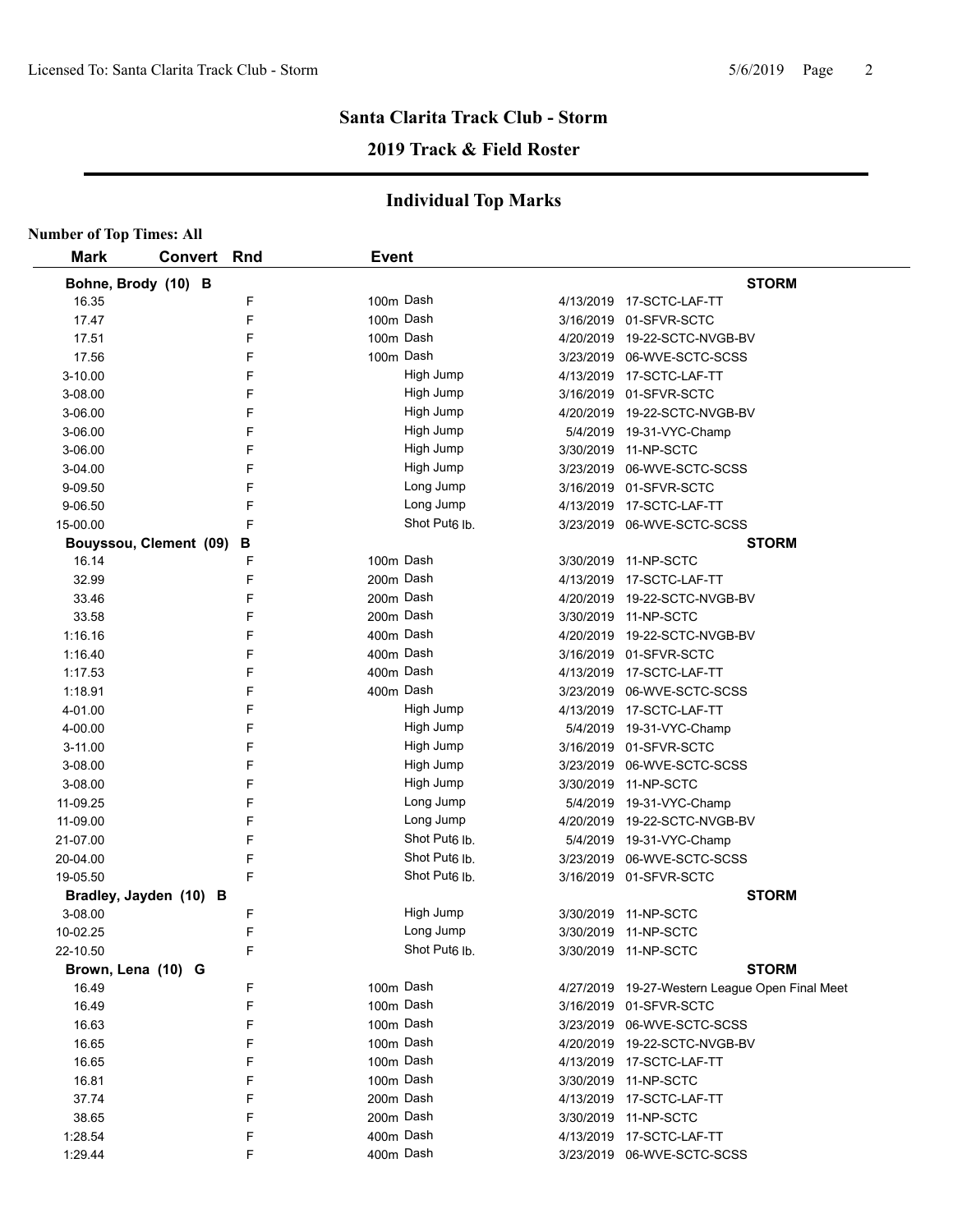# **2019 Track & Field Roster**

| <b>Number of Top Times: All</b> |             |   |                       |           |                                                |
|---------------------------------|-------------|---|-----------------------|-----------|------------------------------------------------|
| <b>Mark</b>                     | Convert Rnd |   | <b>Event</b>          |           |                                                |
| Brown, Lena (10) G              |             |   |                       |           | <b>STORM</b>                                   |
| 1:29.50                         |             | F |                       | 400m Dash | 4/20/2019 19-22-SCTC-NVGB-BV                   |
| 1:29.80                         |             | F |                       | 400m Dash | 4/27/2019 19-27-Western League Open Final Meet |
| 1:30.49                         |             | F |                       | 400m Dash | 3/30/2019 11-NP-SCTC                           |
| 1:37.90                         |             | F |                       | 400m Dash | 3/16/2019 01-SFVR-SCTC                         |
| Buchanan, Emma (10) G           |             |   |                       |           | <b>STORM</b>                                   |
| 3:03.03                         |             | F | 800m Run              |           | 3/30/2019 11-NP-SCTC                           |
| 3:03.06                         |             | F | 800m Run              |           | 3/16/2019 01-SFVR-SCTC                         |
| 3:08.27                         |             | F | 800m Run              |           | 4/6/2019 16-VUS-Invite                         |
| 3:08.31                         |             | F | 800m Run              |           | 3/23/2019 06-WVE-SCTC-SCSS                     |
| 3:09.74                         |             | F | 800m Run              |           | 5/4/2019 19-31-VYC-Champ                       |
| 6:07.28                         |             | F | 1500m Run             |           | 3/23/2019 06-WVE-SCTC-SCSS                     |
| 6:09.31                         |             | F | 1500m Run             |           | 3/16/2019 01-SFVR-SCTC                         |
| 6:22.84                         |             | F | 1500m Run             |           | 3/30/2019 11-NP-SCTC                           |
| 6:24.35                         |             | F | 1500m Run             |           | 5/4/2019 19-31-VYC-Champ                       |
| 6:30.41                         |             | F | 1500 <sub>m</sub> Run |           | 4/20/2019 19-22-SCTC-NVGB-BV                   |
| Bucknell, Lizzy (08) G          |             |   |                       |           | <b>STORM</b>                                   |
| 3:47.26                         |             | F | 800m Run              |           | 4/13/2019 17-SCTC-LAF-TT                       |
| 3:50.42                         |             | F | 800m Run              |           | 3/30/2019 11-NP-SCTC                           |
| 3:51.33                         |             | F | 800m Run              |           | 3/23/2019 06-WVE-SCTC-SCSS                     |
| 7:39.05                         |             | F | 1500m Run             |           | 4/13/2019 17-SCTC-LAF-TT                       |
| 7:40.65                         |             | F | 1500m Run             |           | 3/30/2019 11-NP-SCTC                           |
| 7:46.02                         |             | F | 1500m Run             |           | 3/23/2019 06-WVE-SCTC-SCSS                     |
| Bunnell, Shawn (09) B           |             |   |                       |           | <b>STORM</b>                                   |
| 19.58                           |             | F |                       | 100m Dash | 3/16/2019 01-SFVR-SCTC                         |
| 39.54                           |             | F |                       | 200m Dash | 3/16/2019 01-SFVR-SCTC                         |
| 1:33.51                         |             | F |                       | 400m Dash | 3/23/2019 06-WVE-SCTC-SCSS                     |
| 6:37.09                         |             | F | 1500m Run             |           | 4/13/2019 17-SCTC-LAF-TT                       |
| 6:38.86                         |             | F | 1500m Run             |           | 3/23/2019 06-WVE-SCTC-SCSS                     |
| 6:40.34                         |             | F | 1500m Run             |           | 3/30/2019 11-NP-SCTC                           |
| 6:49.36                         |             | F | 1500m Run             |           | 4/6/2019 16-VUS-Invite                         |
| Bunnell, Tyler (09) G           |             |   |                       |           | <b>STORM</b>                                   |
| 20.78                           |             | F |                       | 100m Dash | 3/16/2019 01-SFVR-SCTC                         |
| 1:29.80                         |             | F |                       | 400m Dash | 3/16/2019 01-SFVR-SCTC                         |
| 1:31.46                         |             | F |                       | 400m Dash | 3/23/2019 06-WVE-SCTC-SCSS                     |
| 1.35.62                         |             | F |                       | 400m Dash | 3/30/2019 11-NP-SCTC                           |
| 1:35.66                         |             | F |                       | 400m Dash | 4/6/2019 16-VUS-Invite                         |
| 6-00.50                         |             | F |                       | Long Jump | 3/16/2019 01-SFVR-SCTC                         |
| Burton, Charles (09) B          |             |   |                       |           | <b>STORM</b>                                   |
| 19.85                           |             | F |                       | 100m Dash | 3/23/2019 06-WVE-SCTC-SCSS                     |
| 20.15                           |             | F |                       | 100m Dash | 3/16/2019 01-SFVR-SCTC                         |
| 1:39.43                         |             | F |                       | 400m Dash | 3/23/2019 06-WVE-SCTC-SCSS                     |
| 1:43.76                         |             | F |                       | 400m Dash | 3/16/2019 01-SFVR-SCTC                         |
| 7-05.00                         |             | F |                       | Long Jump | 3/16/2019 01-SFVR-SCTC                         |
| Calhoun, Khalil (10) B          |             |   |                       |           | <b>STORM</b>                                   |
| 15.22                           |             | P |                       | 100m Dash | 4/6/2019 16-VUS-Invite                         |
| 15.38                           |             | F |                       | 100m Dash | 4/13/2019 17-SCTC-LAF-TT                       |
| 15.56                           |             | F |                       | 100m Dash | 3/30/2019 11-NP-SCTC                           |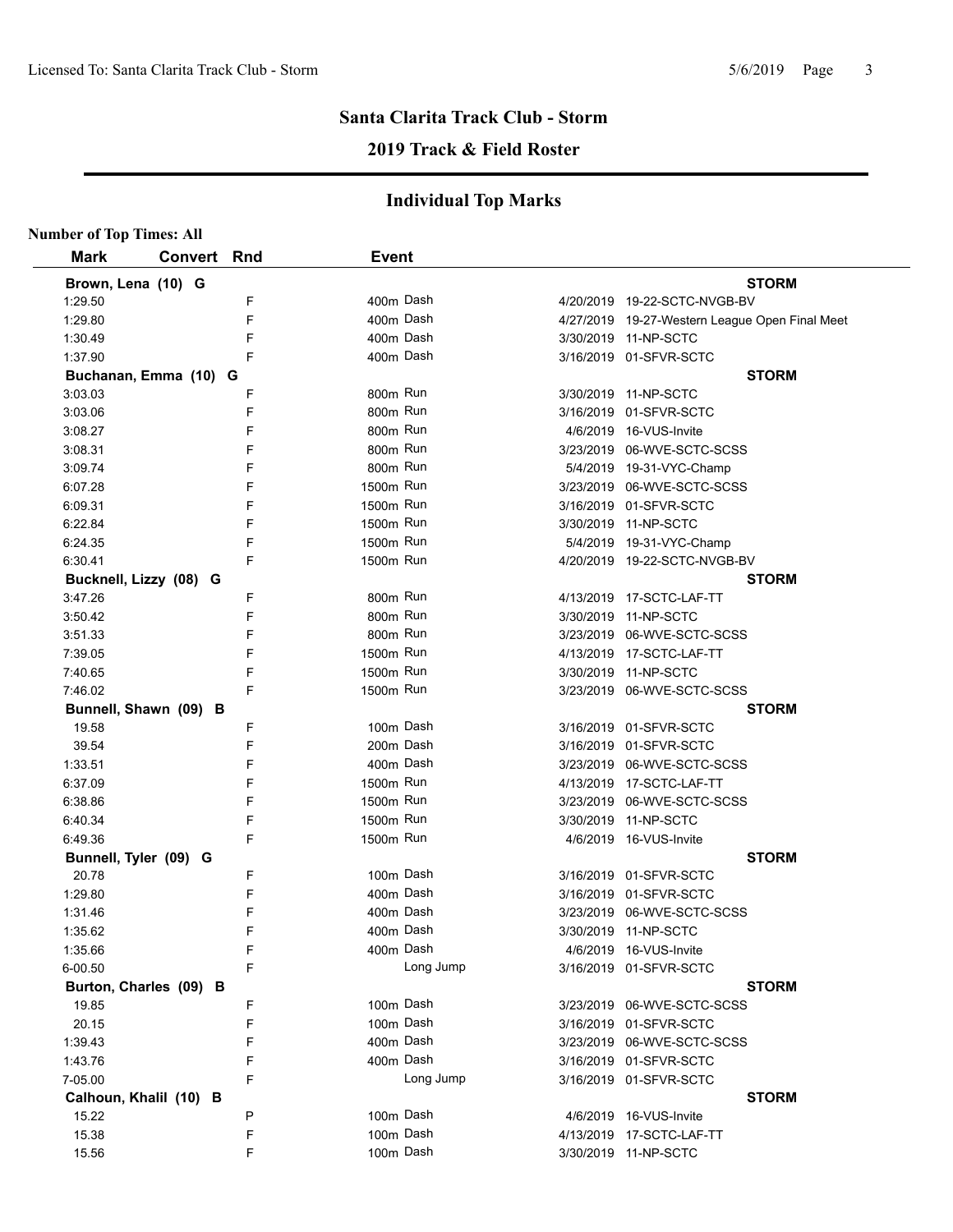# **Santa Clarita Track Club - Storm 2019 Track & Field Roster**

| <b>Number of Top Times: All</b> |                         |   |              |                           |                                                |
|---------------------------------|-------------------------|---|--------------|---------------------------|------------------------------------------------|
| <b>Mark</b>                     | <b>Convert Rnd</b>      |   | <b>Event</b> |                           |                                                |
|                                 | Calhoun, Khalil (10) B  |   |              |                           | <b>STORM</b>                                   |
| 15.58                           |                         | F |              | 100m Dash                 | 4/20/2019 19-22-SCTC-NVGB-BV                   |
| 15.61                           |                         | F |              | 100m Dash                 | 3/23/2019 06-WVE-SCTC-SCSS                     |
| 15.73                           |                         | F |              | 100m Dash                 | 3/16/2019 01-SFVR-SCTC                         |
| 31.90                           |                         | F |              | 200m Dash                 | 4/20/2019  19-22-SCTC-NVGB-BV                  |
| 1:07.87                         |                         | F |              | 400m Dash                 | 5/4/2019 19-31-VYC-Champ                       |
| 1:11.60                         |                         | F |              | 400m Dash                 | 3/16/2019 01-SFVR-SCTC                         |
| 1:14.15                         |                         | F |              | 400m Dash                 | 4/20/2019  19-22-SCTC-NVGB-BV                  |
| 2:45.66                         |                         | F | 800m Run     |                           | 4/13/2019    17-SCTC-LAF-TT                    |
| 2:48.18                         |                         | F | 800m Run     |                           | 5/4/2019 19-31-VYC-Champ                       |
| 2:53.05                         |                         | F | 800m Run     |                           | 3/30/2019 11-NP-SCTC                           |
| 3:02.96                         |                         | F | 800m Run     |                           | 3/23/2019 06-WVE-SCTC-SCSS                     |
| 12-03.50                        |                         | F |              | Long Jump                 | 5/4/2019 19-31-VYC-Champ                       |
| 11-04.00                        |                         | F |              | Long Jump                 | 3/23/2019 06-WVE-SCTC-SCSS                     |
| 10-03.50                        |                         | F |              | Long Jump                 | 4/13/2019 17-SCTC-LAF-TT                       |
| 10-00.75                        |                         | F |              | Long Jump                 | 4/6/2019 16-VUS-Invite                         |
| 9-06.25                         |                         | F |              | Long Jump                 | 3/30/2019 11-NP-SCTC                           |
| 8-09.00                         |                         | F |              | Long Jump                 | 3/16/2019 01-SFVR-SCTC                         |
|                                 | Canham, Abigail (10) G  |   |              |                           | <b>STORM</b>                                   |
| 6:29.39                         |                         | F | 1500m Run    |                           | 5/4/2019 19-31-VYC-Champ                       |
| 6:30.71                         |                         | F | 1500m Run    |                           | 3/23/2019 06-WVE-SCTC-SCSS                     |
| 6:38.88                         |                         | F | 1500m Run    |                           | 3/16/2019 01-SFVR-SCTC                         |
| 6:44.28                         |                         | F | 1500m Run    |                           | 4/20/2019 19-22-SCTC-NVGB-BV                   |
| 6:44.55                         |                         | F | 1500m Run    |                           | 4/13/2019 17-SCTC-LAF-TT                       |
| 6:46.97                         |                         | F | 1500m Run    |                           | 3/30/2019 11-NP-SCTC                           |
|                                 | Caradine, Jeremiah (08) | в |              |                           | <b>STORM</b>                                   |
| 16.55                           |                         | F |              | 100m Dash                 | 4/27/2019 19-27-Western League Open Final Meet |
| 16.80                           |                         | P |              | 100m Dash                 | 4/6/2019 16-VUS-Invite                         |
| 17.14                           |                         | F |              | 100m Dash                 | 4/20/2019 19-22-SCTC-NVGB-BV                   |
| 17.15                           |                         | F |              | 100m Dash                 | 3/30/2019 11-NP-SCTC                           |
| 17.28                           |                         | F |              | 100m Dash                 | 3/23/2019 06-WVE-SCTC-SCSS                     |
| 17.35                           |                         | F |              | 100m Dash                 | 3/16/2019 01-SFVR-SCTC                         |
| 37.85                           |                         | F |              | 200m Dash                 | 3/30/2019 11-NP-SCTC                           |
| 3-00.00                         |                         | F |              | High Jump                 | 3/23/2019 06-WVE-SCTC-SCSS                     |
| 3-00.00                         |                         | F |              | High Jump                 | 3/16/2019 01-SFVR-SCTC                         |
| 3-00.00                         |                         | F |              | High Jump                 | 3/30/2019 11-NP-SCTC                           |
| <b>NH</b>                       |                         | F |              | High Jump                 | 4/20/2019 19-22-SCTC-NVGB-BV                   |
| 16-07.00                        |                         | F |              | Shot Put <sub>6</sub> lb. | 4/27/2019 19-27-Western League Open Final Meet |
| 15-00.50                        |                         | F |              | Shot Put <sub>6</sub> Ib  | 3/16/2019 01-SFVR-SCTC                         |
| 14-07.00                        |                         | F |              | Shot Put <sub>6</sub> lb. | 4/20/2019 19-22-SCTC-NVGB-BV                   |
| 14-03.00                        |                         | F |              | Shot Put <sub>6</sub> lb. | 3/23/2019 06-WVE-SCTC-SCSS                     |
|                                 | Charles, Micah (08) B   |   |              |                           | <b>STORM</b>                                   |
| 17.59                           |                         | F |              | 100m Dash                 | 4/13/2019 17-SCTC-LAF-TT                       |
| 17.96                           |                         | F |              | 100m Dash                 | 4/20/2019 19-22-SCTC-NVGB-BV                   |
| 18.20                           |                         | F |              | 100m Dash                 | 3/30/2019 11-NP-SCTC                           |
| 18.46                           |                         | F |              | 100m Dash                 | 3/23/2019 06-WVE-SCTC-SCSS                     |
| 3-06.00                         |                         | F |              | High Jump                 | 3/30/2019 11-NP-SCTC                           |
| 3-04.00                         |                         | F |              | High Jump                 | 5/4/2019 19-31-VYC-Champ                       |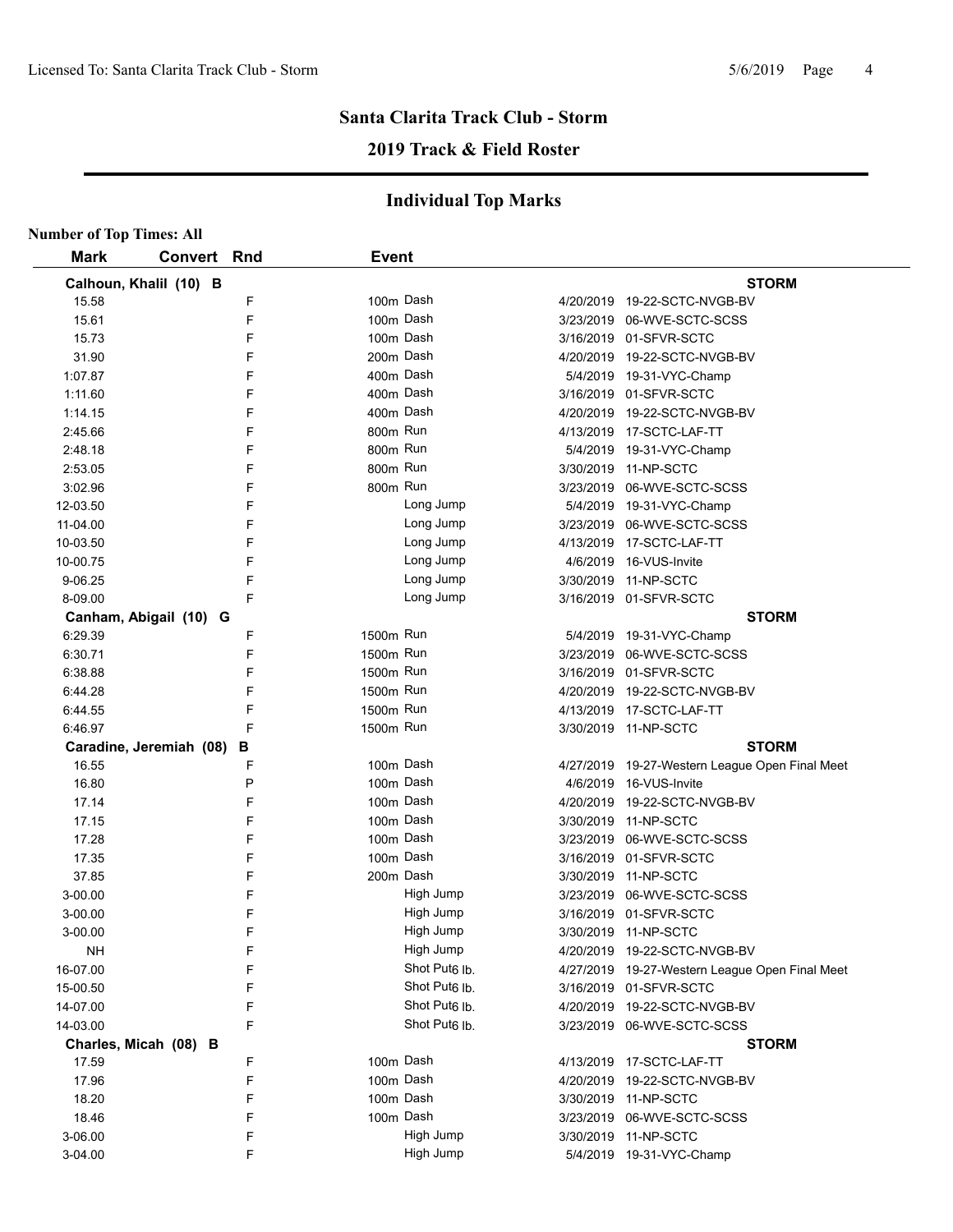## **2019 Track & Field Roster**

| <b>Number of Top Times: All</b> |                               |     |              |                           |                                                |
|---------------------------------|-------------------------------|-----|--------------|---------------------------|------------------------------------------------|
| <b>Mark</b>                     | Convert                       | Rnd | <b>Event</b> |                           |                                                |
|                                 | Charles, Micah (08) B         |     |              |                           | <b>STORM</b>                                   |
| 3-04.00                         |                               | F   |              | High Jump                 | 4/13/2019  17-SCTC-LAF-TT                      |
| 3-02.00                         |                               | F   |              | High Jump                 | 3/16/2019 01-SFVR-SCTC                         |
| 3-00.00                         |                               | F   |              | High Jump                 | 3/23/2019 06-WVE-SCTC-SCSS                     |
| NΗ                              |                               | F   |              | High Jump                 | 4/20/2019 19-22-SCTC-NVGB-BV                   |
| 9-10.50                         |                               | F   |              | Long Jump                 | 4/20/2019 19-22-SCTC-NVGB-BV                   |
| 8-09.50                         |                               | F   |              | Long Jump                 | 4/13/2019 17-SCTC-LAF-TT                       |
| 8-05.25                         |                               | F   |              | Long Jump                 | 3/23/2019 06-WVE-SCTC-SCSS                     |
| 7-10.50                         |                               | F   |              | Long Jump                 | 3/30/2019 11-NP-SCTC                           |
|                                 | Covarrubias, Asher (09)       | в   |              |                           | <b>STORM</b>                                   |
| 19.23                           |                               | F   | 100m Dash    |                           | 4/27/2019 19-27-Western League Open Final Meet |
| 19.98                           |                               | F   | 100m Dash    |                           | 4/20/2019 19-22-SCTC-NVGB-BV                   |
| 20.93                           |                               | F   | 100m Dash    |                           | 3/23/2019 06-WVE-SCTC-SCSS                     |
| 22.40                           |                               | F   | 100m Dash    |                           | 3/16/2019 01-SFVR-SCTC                         |
| 1:46.95                         |                               | F   | 400m Dash    |                           | 3/16/2019 01-SFVR-SCTC                         |
| 1:53.83                         |                               | F   | 400m Dash    |                           | 3/30/2019 11-NP-SCTC                           |
| NΗ                              |                               | F   |              | High Jump                 | 3/16/2019 01-SFVR-SCTC                         |
| NΗ                              |                               | F   |              | High Jump                 | 3/23/2019 06-WVE-SCTC-SCSS                     |
| <b>NH</b>                       |                               | F   |              | High Jump                 | 4/20/2019 19-22-SCTC-NVGB-BV                   |
| <b>NH</b>                       |                               | F   |              | High Jump                 | 4/27/2019 19-27-Western League Open Final Meet |
| 12-04.00                        |                               | F   |              | Shot Put <sub>6</sub> lb. | 3/30/2019 11-NP-SCTC                           |
| 11-10.50                        |                               | F   |              | Shot Put <sub>6</sub> lb. | 4/27/2019 19-27-Western League Open Final Meet |
|                                 | Crawford, Cassel (08) B       |     |              |                           | <b>STORM</b>                                   |
| 25.51                           |                               | F   | 100m Dash    |                           | 3/16/2019 01-SFVR-SCTC                         |
| 10-11.00                        |                               | F   |              | Shot Put <sub>6</sub> Ib. | 3/16/2019 01-SFVR-SCTC                         |
|                                 | Cruz-Bautista, Alexander (09) | В   |              |                           | <b>STORM</b>                                   |
| 1:44.25                         |                               | F   | 400m Dash    |                           | 4/6/2019 16-VUS-Invite                         |
| 1:46.54                         |                               | F   | 400m Dash    |                           | 4/13/2019 17-SCTC-LAF-TT                       |
| 1:47.74                         |                               | F   | 400m Dash    |                           | 4/20/2019 19-22-SCTC-NVGB-BV                   |
| 1:52.33                         |                               | F   | 400m Dash    |                           | 3/30/2019 11-NP-SCTC                           |
| 2:00.40                         |                               | F   | 400m Dash    |                           | 3/23/2019 06-WVE-SCTC-SCSS                     |
| 8:00.24                         |                               | F   | 1500m Run    |                           | 3/30/2019 11-NP-SCTC                           |
| 8:03.25                         |                               | F   | 1500m Run    |                           | 4/13/2019  17-SCTC-LAF-TT                      |
| 8:10.92                         |                               | F   | 1500m Run    |                           | 4/20/2019 19-22-SCTC-NVGB-BV                   |
| 8:17.15                         |                               | F   | 1500m Run    |                           | 3/23/2019 06-WVE-SCTC-SCSS                     |
| 8:22.25                         |                               | F   | 1500m Run    |                           | 4/6/2019 16-VUS-Invite                         |
| Dain, Emily (10) G              |                               |     |              |                           | <b>STORM</b>                                   |
| 19.28                           |                               | F   | 100m Dash    |                           | 4/13/2019 17-SCTC-LAF-TT                       |
| 19.41                           |                               | F   | 100m Dash    |                           | 3/30/2019 11-NP-SCTC                           |
| 19.59                           |                               | F   | 100m Dash    |                           | 4/27/2019 19-27-Western League Open Final Meet |
| 19.90                           |                               | F   | 100m Dash    |                           | 3/23/2019 06-WVE-SCTC-SCSS                     |
| 20.31                           |                               | F   | 100m Dash    |                           | 3/16/2019 01-SFVR-SCTC                         |
| 20.38                           |                               | F   | 100m Dash    |                           | 4/20/2019 19-22-SCTC-NVGB-BV                   |
| 47.20                           |                               | F   | 200m Dash    |                           | 4/6/2019 16-VUS-Invite                         |
| 1:38.32                         |                               | F   | 400m Dash    |                           | 4/20/2019 19-22-SCTC-NVGB-BV                   |
| 1.38.65                         |                               | F   | 400m Dash    |                           | 4/13/2019 17-SCTC-LAF-TT                       |
| 1.41.10                         |                               | F   | 400m Dash    |                           | 3/30/2019 11-NP-SCTC                           |
| 1:42.69                         |                               | F   | 400m Dash    |                           | 3/23/2019 06-WVE-SCTC-SCSS                     |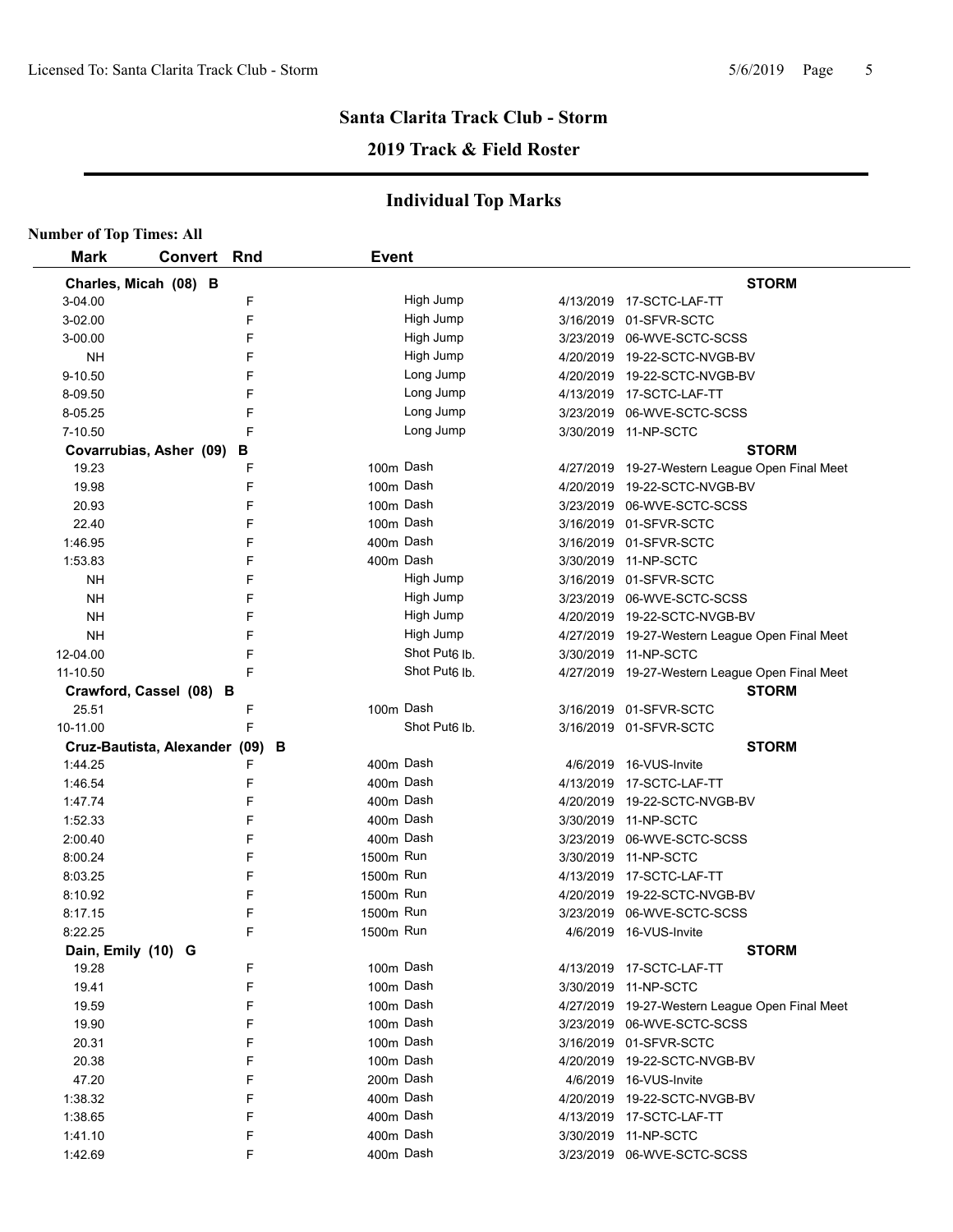# **2019 Track & Field Roster**

| <b>Mark</b>          | Convert Rnd            |   | <b>Event</b> |           |                                                |
|----------------------|------------------------|---|--------------|-----------|------------------------------------------------|
| Dain, Emily (10) G   |                        |   |              |           | <b>STORM</b>                                   |
| 1.43.38              |                        | F | 400m Dash    |           | 3/16/2019 01-SFVR-SCTC                         |
| 1:47.22              |                        | F | 400m Dash    |           | 4/27/2019 19-27-Western League Open Final Meet |
| 9-02.00              |                        | F |              | Long Jump | 4/20/2019 19-22-SCTC-NVGB-BV                   |
| 8-10.50              |                        | F |              | Long Jump | 4/6/2019 16-VUS-Invite                         |
| 8-05.75              |                        | F |              | Long Jump | 4/27/2019 19-27-Western League Open Final Meet |
| 8-02.00              |                        | F |              | Long Jump | 4/13/2019 17-SCTC-LAF-TT                       |
| 8-01.75              |                        | F |              | Long Jump | 3/23/2019 06-WVE-SCTC-SCSS                     |
| 7-10.75              |                        | F |              | Long Jump | 3/30/2019 11-NP-SCTC                           |
| 7-08.75              |                        | F |              | Long Jump | 3/16/2019 01-SFVR-SCTC                         |
| Dalley, Hazel (09) G |                        |   |              |           | <b>STORM</b>                                   |
| 1:52.98              |                        | F | 400m Dash    |           | 4/20/2019 19-22-SCTC-NVGB-BV                   |
| 2:00.57              |                        | F | 400m Dash    |           | 3/23/2019 06-WVE-SCTC-SCSS                     |
| 2:02.25              |                        | F | 400m Dash    |           | 3/30/2019 11-NP-SCTC                           |
| 4:26.62              |                        | F | 800m Run     |           | 3/16/2019 01-SFVR-SCTC                         |
| 5:05.32              |                        | F | 800m Run     |           | 4/20/2019 19-22-SCTC-NVGB-BV                   |
| 8:17.67              |                        | F | 1500m Run    |           | 3/23/2019 06-WVE-SCTC-SCSS                     |
| 8:23.34              |                        | F | 1500m Run    |           | 3/16/2019 01-SFVR-SCTC                         |
| 8:37.66              |                        | F | 1500m Run    |           | 3/30/2019 11-NP-SCTC                           |
| 8:38.34              |                        | F | 1500m Run    |           | 4/27/2019 19-27-Western League Open Final Meet |
| 8:45.33              |                        | F | 1500m Run    |           | 4/13/2019 17-SCTC-LAF-TT                       |
|                      | De Jesus, Eden (09) G  |   |              |           | <b>STORM</b>                                   |
| 17.87                |                        | F | 100m Dash    |           | 4/27/2019 19-27-Western League Open Final Meet |
| 18.00                |                        | F | 100m Dash    |           | 4/13/2019 17-SCTC-LAF-TT                       |
| 18.38                |                        | F | 100m Dash    |           | 3/30/2019 11-NP-SCTC                           |
| 18.52                |                        | F | 100m Dash    |           | 3/23/2019 06-WVE-SCTC-SCSS                     |
| 18.78                |                        | F | 100m Dash    |           | 4/20/2019 19-22-SCTC-NVGB-BV                   |
| 18.79                |                        | P | 100m Dash    |           | 4/6/2019 16-VUS-Invite                         |
| 19.75                |                        | F | 100m Dash    |           | 3/16/2019 01-SFVR-SCTC                         |
| 9-07.00              |                        | F |              | Long Jump | 3/16/2019 01-SFVR-SCTC                         |
| $9 - 04.00$          |                        | F |              | Long Jump | 4/6/2019 16-VUS-Invite                         |
| 9-03.25              |                        | F |              | Long Jump | 4/20/2019 19-22-SCTC-NVGB-BV                   |
| 9-01.25              |                        | F |              | Long Jump | 3/23/2019 06-WVE-SCTC-SCSS                     |
| 9-00.75              |                        | F |              | Long Jump | 3/30/2019 11-NP-SCTC                           |
| 8-09.50              |                        | F |              | Long Jump | 4/27/2019 19-27-Western League Open Final Meet |
| 8-07.00              |                        | F |              | Long Jump | 4/13/2019 17-SCTC-LAF-TT                       |
|                      | DeGuzman, Alyssia (09) | G |              |           | <b>STORM</b>                                   |
| 19.07                |                        | F | 100m Dash    |           | 4/20/2019 19-22-SCTC-NVGB-BV                   |
| 19.20                |                        | F | 100m Dash    |           | 3/30/2019 11-NP-SCTC                           |
| 19.27                |                        | F | 100m Dash    |           | 3/16/2019 01-SFVR-SCTC                         |
| 19.52                |                        | F | 100m Dash    |           | 3/23/2019 06-WVE-SCTC-SCSS                     |
| 1:38.76              |                        | F | 400m Dash    |           | 4/13/2019 17-SCTC-LAF-TT                       |
| 1:39.05              |                        | F | 400m Dash    |           | 3/23/2019 06-WVE-SCTC-SCSS                     |
| 1:41.51              |                        | F | 400m Dash    |           | 3/30/2019 11-NP-SCTC                           |
| 1.43.46              |                        | F | 400m Dash    |           | 4/20/2019 19-22-SCTC-NVGB-BV                   |
| 6-03.25              |                        | F |              | Long Jump | 3/16/2019 01-SFVR-SCTC                         |
|                      | DelPrado, Petra (09) G |   |              |           | <b>STORM</b>                                   |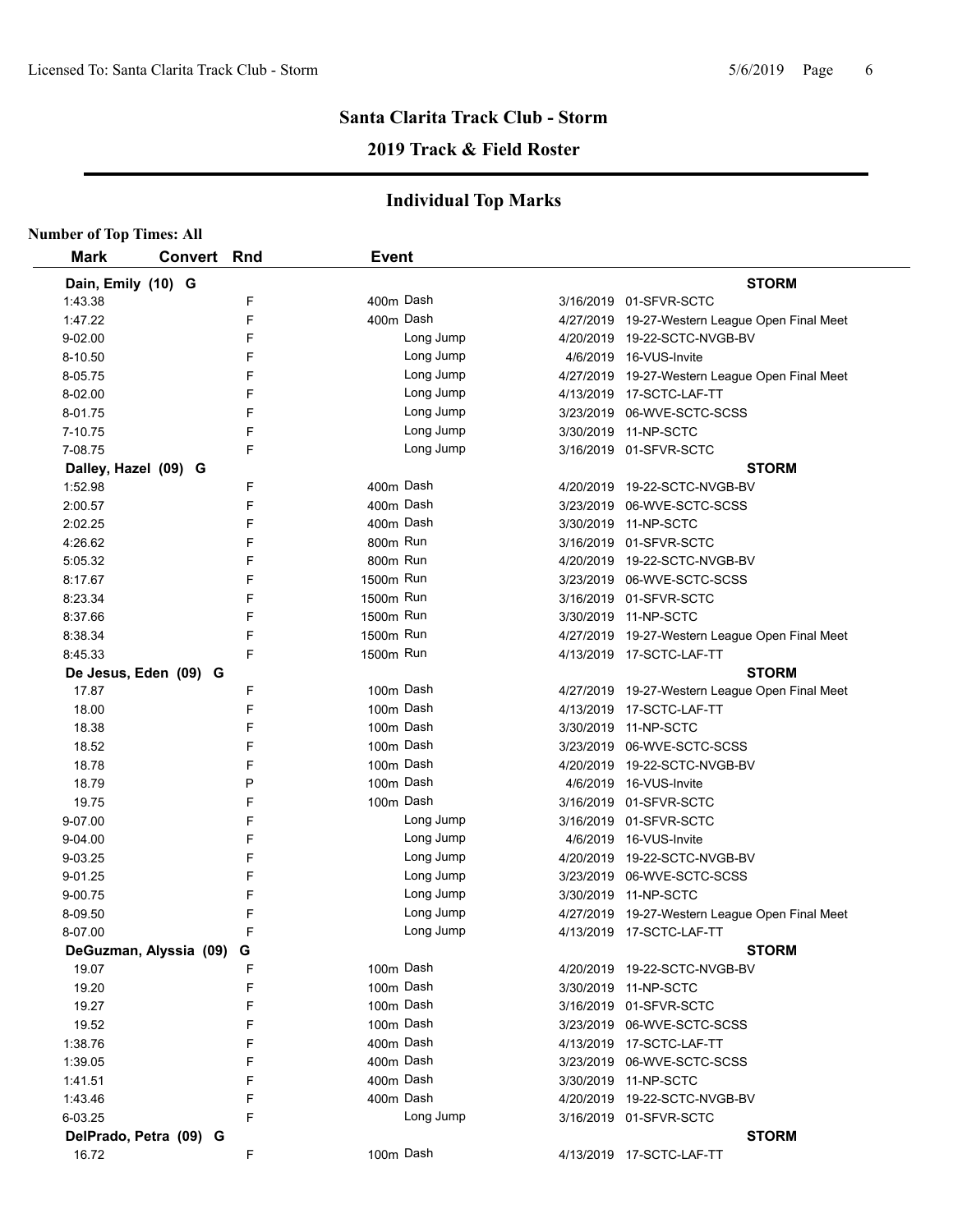# **Santa Clarita Track Club - Storm 2019 Track & Field Roster**

| <b>Number of Top Times: All</b> |                        |   |              |           |           |                                                |
|---------------------------------|------------------------|---|--------------|-----------|-----------|------------------------------------------------|
| <b>Mark</b>                     | <b>Convert Rnd</b>     |   | <b>Event</b> |           |           |                                                |
|                                 | DelPrado, Petra (09) G |   |              |           |           | <b>STORM</b>                                   |
| 16.92                           |                        | F |              | 100m Dash |           | 3/16/2019 01-SFVR-SCTC                         |
| 17.01                           |                        | F |              | 100m Dash |           | 4/27/2019 19-27-Western League Open Final Meet |
| 17.07                           |                        | F |              | 100m Dash |           | 3/23/2019 06-WVE-SCTC-SCSS                     |
| 17.39                           |                        | F |              | 100m Dash |           | 4/20/2019 19-22-SCTC-NVGB-BV                   |
| 17.64                           |                        | F |              | 100m Dash |           | 3/30/2019 11-NP-SCTC                           |
| 37.34                           |                        | F |              | 200m Dash |           | 4/27/2019 19-27-Western League Open Final Meet |
| 40.16                           |                        | F |              | 200m Dash |           | 3/23/2019 06-WVE-SCTC-SCSS                     |
| 1:25.33                         |                        | F |              | 400m Dash |           | 3/16/2019 01-SFVR-SCTC                         |
| 1:30.44                         |                        | F |              | 400m Dash |           | 3/30/2019 11-NP-SCTC                           |
| 10-08.25                        |                        | F |              | Long Jump |           | 4/20/2019 19-22-SCTC-NVGB-BV                   |
| 10-07.50                        |                        | F |              | Long Jump |           | 4/13/2019 17-SCTC-LAF-TT                       |
| 10-06.50                        |                        | F |              | Long Jump |           | 3/30/2019 11-NP-SCTC                           |
| 10-03.75                        |                        | F |              | Long Jump |           | 3/23/2019 06-WVE-SCTC-SCSS                     |
| 10-01.00                        |                        | F |              | Long Jump |           | 4/27/2019 19-27-Western League Open Final Meet |
| 9-07.75                         |                        | F |              | Long Jump |           | 3/16/2019 01-SFVR-SCTC                         |
|                                 | Dillard, Jaxon (09) B  |   |              |           |           | <b>STORM</b>                                   |
| 14.93                           |                        | F |              | 100m Dash |           | 3/30/2019 11-NP-SCTC                           |
| 14.99                           |                        | F |              | 100m Dash |           | 4/13/2019 17-SCTC-LAF-TT                       |
| 15.13                           |                        | F |              | 100m Dash |           | 4/20/2019 19-22-SCTC-NVGB-BV                   |
| 15.27                           |                        | F |              | 100m Dash |           | 3/23/2019 06-WVE-SCTC-SCSS                     |
| 15.97                           |                        | F |              | 100m Dash |           | 3/16/2019 01-SFVR-SCTC                         |
| 31.11                           |                        | F |              | 200m Dash |           | 5/4/2019 19-31-VYC-Champ                       |
| 31.67                           |                        | F |              | 200m Dash |           | 4/20/2019 19-22-SCTC-NVGB-BV                   |
| 32.47                           |                        | F |              | 200m Dash |           | 4/13/2019 17-SCTC-LAF-TT                       |
| 1:15.51                         |                        | F |              | 400m Dash | 3/23/2019 | 06-WVE-SCTC-SCSS                               |
| 1:16.84                         |                        | F |              | 400m Dash | 4/6/2019  | 16-VUS-Invite                                  |
| 1:16.89                         |                        | F |              | 400m Dash | 3/16/2019 | 01-SFVR-SCTC                                   |
| 3:02.06                         |                        | F | 800m Run     |           | 3/30/2019 | 11-NP-SCTC                                     |
| 12-05.50                        |                        | F |              | Long Jump |           | 5/4/2019 19-31-VYC-Champ                       |
| 12-02.50                        |                        | F |              | Long Jump |           | 4/13/2019 17-SCTC-LAF-TT                       |
| 12-00.00                        |                        | F |              | Long Jump | 4/20/2019 | 19-22-SCTC-NVGB-BV                             |
| 11-06.25                        |                        | F |              | Long Jump | 4/6/2019  | 16-VUS-Invite                                  |
| 11-03.75                        |                        | F |              | Long Jump | 3/23/2019 | 06-WVE-SCTC-SCSS                               |
| 10-10.00                        |                        | F |              | Long Jump |           | 3/16/2019 01-SFVR-SCTC                         |
| 10-08.25                        |                        | F |              | Long Jump |           | 3/30/2019 11-NP-SCTC                           |
|                                 | Duarte, Roman (09) B   |   |              |           |           | <b>STORM</b>                                   |
| 1:30.77                         |                        | F |              | 400m Dash |           | 4/20/2019 19-22-SCTC-NVGB-BV                   |
| 1:34.09                         |                        | F |              | 400m Dash |           | 4/13/2019 17-SCTC-LAF-TT                       |
|                                 | Ellis, Patrick (09) B  |   |              |           |           | <b>STORM</b>                                   |
| 1:33.41                         |                        | F |              | 400m Dash |           | 3/16/2019 01-SFVR-SCTC                         |
|                                 | Farrell, Emily (10) G  |   |              |           |           | <b>STORM</b>                                   |
| 1:30.09                         |                        | F |              | 400m Dash |           | 4/13/2019 17-SCTC-LAF-TT                       |
| 1:31.40                         |                        | F |              | 400m Dash |           | 4/20/2019 19-22-SCTC-NVGB-BV                   |
| 1:31.83                         |                        | F |              | 400m Dash |           | 3/23/2019 06-WVE-SCTC-SCSS                     |
| 1:34.26                         |                        | F |              | 400m Dash |           | 3/16/2019 01-SFVR-SCTC                         |
| 1:34.46                         |                        | F |              | 400m Dash |           | 3/30/2019 11-NP-SCTC                           |
| 1:35.42                         |                        | F |              | 400m Dash |           | 4/27/2019 19-27-Western League Open Final Meet |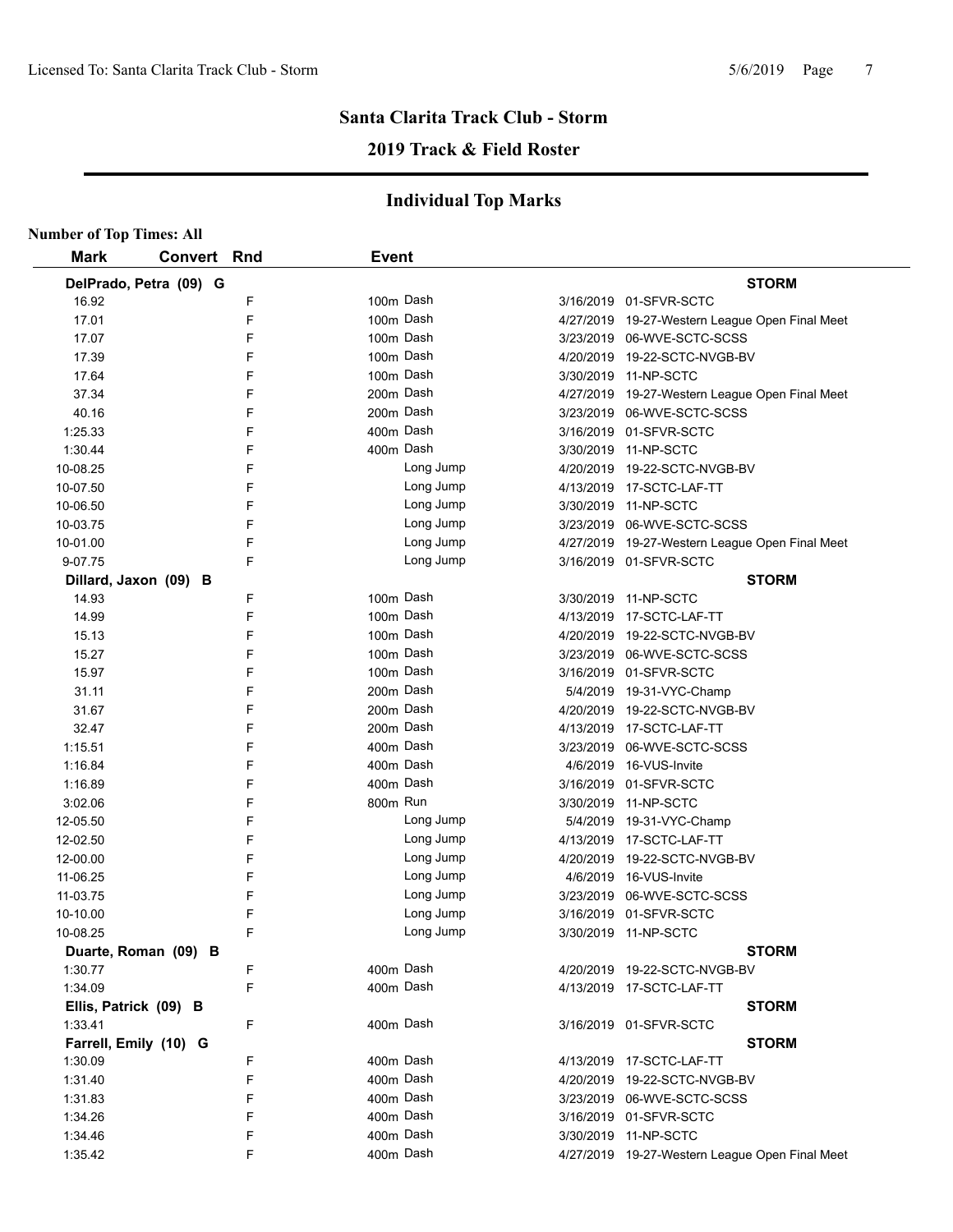# **2019 Track & Field Roster**

| <b>Number of Top Times: All</b> |         |     |              |           |                                                |
|---------------------------------|---------|-----|--------------|-----------|------------------------------------------------|
| <b>Mark</b>                     | Convert | Rnd | <b>Event</b> |           |                                                |
| Farrell, Emily (10) G           |         |     |              |           | <b>STORM</b>                                   |
| 3:17.81                         |         | F   | 800m Run     |           | 4/13/2019  17-SCTC-LAF-TT                      |
| 3:20.09                         |         | F   | 800m Run     |           | 4/27/2019 19-27-Western League Open Final Meet |
| 3:25.53                         |         | F   | 800m Run     |           | 3/30/2019 11-NP-SCTC                           |
| 3:26.60                         |         | F   | 800m Run     |           | 3/16/2019 01-SFVR-SCTC                         |
| 3:29.07                         |         | F   | 800m Run     |           | 4/20/2019 19-22-SCTC-NVGB-BV                   |
| 3:32.07                         |         | F   | 800m Run     |           | 3/23/2019 06-WVE-SCTC-SCSS                     |
| 6:37.12                         |         | F   | 1500m Run    |           | 4/13/2019 17-SCTC-LAF-TT                       |
| 6:39.86                         |         | F   | 1500m Run    |           | 4/27/2019 19-27-Western League Open Final Meet |
| 6:48.23                         |         | F   | 1500m Run    |           | 4/20/2019 19-22-SCTC-NVGB-BV                   |
| 6:48.38                         |         | F   | 1500m Run    |           | 3/30/2019 11-NP-SCTC                           |
| 6:55.52                         |         | F   | 1500m Run    |           | 3/23/2019 06-WVE-SCTC-SCSS                     |
| 7:01.00                         |         | F   | 1500m Run    |           | 3/16/2019 01-SFVR-SCTC                         |
| Fenelon, Micaella (10) G        |         |     |              |           | <b>STORM</b>                                   |
| 17.24                           |         | F   |              | 100m Dash | 3/16/2019 01-SFVR-SCTC                         |
| 17.71                           |         | F   |              | 100m Dash | 4/13/2019 17-SCTC-LAF-TT                       |
| 17.77                           |         | F   |              | 100m Dash | 3/23/2019 06-WVE-SCTC-SCSS                     |
| 17.77                           |         | F   |              | 100m Dash | 3/30/2019 11-NP-SCTC                           |
| 1:27.37                         |         | F   |              | 400m Dash | 3/16/2019 01-SFVR-SCTC                         |
| 1:28.02                         |         | F   |              | 400m Dash | 3/30/2019 11-NP-SCTC                           |
| 1:28.03                         |         | F   |              | 400m Dash | 4/20/2019 19-22-SCTC-NVGB-BV                   |
| 1:28.38                         |         | F   |              | 400m Dash | 4/13/2019 17-SCTC-LAF-TT                       |
| 1:32.05                         |         | F   |              | 400m Dash | 3/23/2019 06-WVE-SCTC-SCSS                     |
| 10-05.00                        |         | F   |              | Long Jump | 4/20/2019 19-22-SCTC-NVGB-BV                   |
| 9-09.00                         |         | F   |              | Long Jump | 4/13/2019 17-SCTC-LAF-TT                       |
| 9-04.75                         |         | F   |              | Long Jump | 3/16/2019 01-SFVR-SCTC                         |
| 9-02.50                         |         | F   |              | Long Jump | 3/23/2019 06-WVE-SCTC-SCSS                     |
| 9-02.25                         |         | F   |              | Long Jump | 5/4/2019 19-31-VYC-Champ                       |
| 8-01.50                         |         | F   |              | Long Jump | 3/30/2019 11-NP-SCTC                           |
| Fowler, Nathan (08) B           |         |     |              |           | <b>STORM</b>                                   |
| 19.25                           |         | F   |              | 100m Dash | 4/27/2019 19-27-Western League Open Final Meet |
| 19.43                           |         | F   |              | 100m Dash | 4/13/2019 17-SCTC-LAF-TT                       |
| 19.70                           |         | F   |              | 100m Dash | 3/16/2019 01-SFVR-SCTC                         |
| 19.93                           |         | F   |              | 100m Dash | 4/20/2019 19-22-SCTC-NVGB-BV                   |
| 20.84                           |         | F   |              | 100m Dash | 3/30/2019 11-NP-SCTC                           |
| 1:33.25                         |         | F   | 400m Dash    |           | 4/27/2019 19-27-Western League Open Final Meet |
| 1:36.05                         |         | F   |              | 400m Dash | 4/13/2019 17-SCTC-LAF-TT                       |
| 1.41.24                         |         | F   |              | 400m Dash | 4/20/2019 19-22-SCTC-NVGB-BV                   |
| 1:46.62                         |         | F   |              | 400m Dash | 3/23/2019 06-WVE-SCTC-SCSS                     |
| 1.47.83                         |         | F   |              | 400m Dash | 3/30/2019 11-NP-SCTC                           |
| <b>NH</b>                       |         | F   |              | High Jump | 3/16/2019 01-SFVR-SCTC                         |
| Fredericks, Ezra (10) B         |         |     |              |           | <b>STORM</b>                                   |
| 6:20.62                         |         | F   | 1500m Run    |           | 4/27/2019 19-27-Western League Open Final Meet |
| 6:28.41                         |         | F   | 1500m Run    |           | 3/16/2019 01-SFVR-SCTC                         |
| 6:29.99                         |         | F   | 1500m Run    |           | 4/20/2019 19-22-SCTC-NVGB-BV                   |
| 6:41.70                         |         | F   | 1500m Run    |           | 3/23/2019 06-WVE-SCTC-SCSS                     |
| 6:47.20                         |         | F   | 1500m Run    |           | 4/13/2019 17-SCTC-LAF-TT                       |
| Gastaldi, Nicolas (10) B        |         |     |              |           | <b>STORM</b>                                   |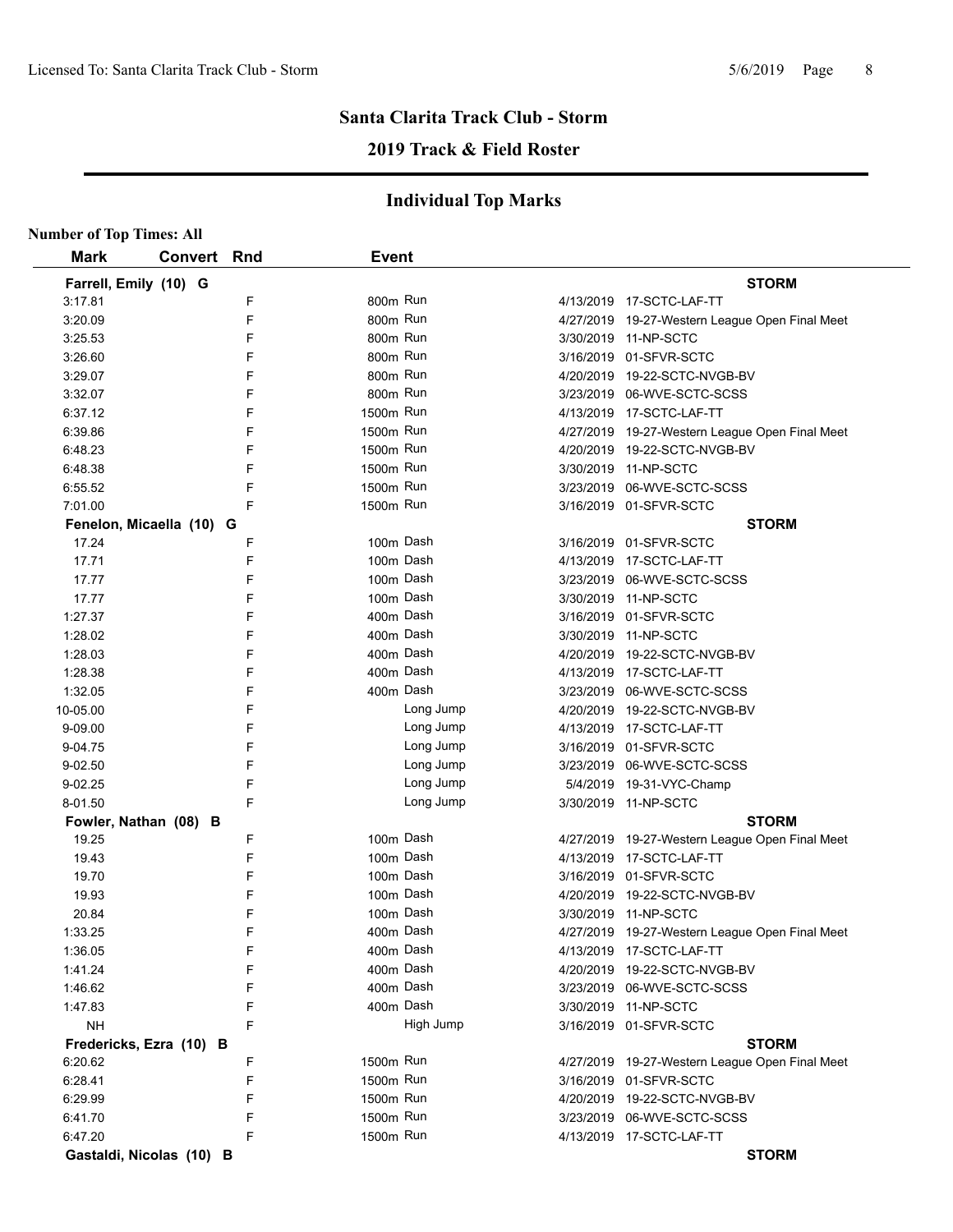# **2019 Track & Field Roster**

| <b>Number of Top Times: All</b> |                            |   |              |                           |                                                |
|---------------------------------|----------------------------|---|--------------|---------------------------|------------------------------------------------|
| <b>Mark</b>                     | Convert Rnd                |   | <b>Event</b> |                           |                                                |
|                                 | Gastaldi, Nicolas (10) B   |   |              |                           | <b>STORM</b>                                   |
| 20.03                           |                            | F |              | 100m Dash                 | 4/20/2019 19-22-SCTC-NVGB-BV                   |
| 20.26                           |                            | F |              | 100m Dash                 | 4/27/2019 19-27-Western League Open Final Meet |
| 20.72                           |                            | F |              | 100m Dash                 | 3/16/2019 01-SFVR-SCTC                         |
| 3-02.00                         |                            | F |              | High Jump                 | 4/27/2019 19-27-Western League Open Final Meet |
| 3-00.00                         |                            | F |              | High Jump                 | 4/13/2019 17-SCTC-LAF-TT                       |
| NΗ                              |                            | F |              | High Jump                 | 4/6/2019 16-VUS-Invite                         |
| <b>NH</b>                       |                            | F |              | High Jump                 | 4/20/2019 19-22-SCTC-NVGB-BV                   |
| 6-06.00                         |                            | F |              | Long Jump                 | 3/16/2019 01-SFVR-SCTC                         |
| 15-08.50                        |                            | F |              | Shot Put <sub>6</sub> Ib. | 4/13/2019 17-SCTC-LAF-TT                       |
| 15-00.50                        |                            | F |              | Shot Put <sub>6</sub> Ib. | 4/20/2019 19-22-SCTC-NVGB-BV                   |
| 14-07.00                        |                            | F |              | Shot Put <sub>6</sub> Ib. | 4/27/2019 19-27-Western League Open Final Meet |
| 13-11.00                        |                            | F |              | Shot Put <sub>6</sub> lb. | 4/6/2019 16-VUS-Invite                         |
| 13-04.00                        |                            | F |              | Shot Put <sub>6</sub> Ib. | 3/16/2019 01-SFVR-SCTC                         |
| George, Ava (09) G              |                            |   |              |                           | <b>STORM</b>                                   |
| 16.44                           |                            | F |              | 100m Dash                 | 3/16/2019 01-SFVR-SCTC                         |
| 16.95                           |                            | F |              | 100m Dash                 | 4/20/2019 19-22-SCTC-NVGB-BV                   |
| 35.33                           |                            | F |              | 200m Dash                 | 4/20/2019 19-22-SCTC-NVGB-BV                   |
| 10-02.00                        |                            | F |              | Long Jump                 | 3/16/2019 01-SFVR-SCTC                         |
| 9-11.75                         |                            | F |              | Long Jump                 | 5/4/2019 19-31-VYC-Champ                       |
|                                 | Goldberg, Emma (09) G      |   |              |                           | <b>STORM</b>                                   |
| 1:37.04                         |                            | F |              | 400m Dash                 | 3/23/2019 06-WVE-SCTC-SCSS                     |
| 1:39.20                         |                            | F |              | 400m Dash                 | 3/16/2019 01-SFVR-SCTC                         |
| 3:23.80                         |                            | F | 800m Run     |                           | 4/27/2019 19-27-Western League Open Final Meet |
| 3:29.70                         |                            | F | 800m Run     |                           | 3/16/2019 01-SFVR-SCTC                         |
| 3:33.20                         |                            | F | 800m Run     |                           | 4/20/2019 19-22-SCTC-NVGB-BV                   |
| 6:39.62                         |                            | F | 1500m Run    |                           | 4/27/2019 19-27-Western League Open Final Meet |
| 6:50.07                         |                            | F | 1500m Run    |                           | 4/20/2019 19-22-SCTC-NVGB-BV                   |
| 6:52.44                         |                            | F | 1500m Run    |                           | 4/13/2019 17-SCTC-LAF-TT                       |
| 6:53.10                         |                            | F | 1500m Run    |                           | 3/23/2019 06-WVE-SCTC-SCSS                     |
| 7:12.85                         |                            | F | 1500m Run    |                           | 3/16/2019 01-SFVR-SCTC                         |
|                                 | Graves-Hogains, Alaya (09) | G |              |                           | <b>STORM</b>                                   |
| 14.95                           |                            | F |              | 100m Dash                 | 4/20/2019 19-22-SCTC-NVGB-BV                   |
| 30.39                           |                            | F |              | 200m Dash                 | 3/30/2019 11-NP-SCTC                           |
| 30.47                           |                            | F |              | 200m Dash                 | 5/4/2019 19-31-VYC-Champ                       |
| 31.57                           |                            | F |              | 200m Dash                 | 3/23/2019 06-WVE-SCTC-SCSS                     |
| 1:04.89                         |                            | F |              | 400m Dash                 | 4/6/2019 16-VUS-Invite                         |
| 1:07.46                         |                            | F |              | 400m Dash                 | 5/4/2019 19-31-VYC-Champ                       |
| 1:08.59                         |                            | F |              | 400m Dash                 | 3/30/2019 11-NP-SCTC                           |
| 1:08.83                         |                            | F |              | 400m Dash                 | 3/23/2019 06-WVE-SCTC-SCSS                     |
| 2:43.31                         |                            | F | 800m Run     |                           | 4/6/2019 16-VUS-Invite                         |
| 2:43.59                         |                            | F | 800m Run     |                           | 4/20/2019 19-22-SCTC-NVGB-BV                   |
| 2:49.09                         |                            | F | 800m Run     |                           | 3/30/2019 11-NP-SCTC                           |
| 2:49.11                         |                            | F | 800m Run     |                           | 5/4/2019 19-31-VYC-Champ                       |
| 2:54.70                         |                            | F | 800m Run     |                           | 3/23/2019 06-WVE-SCTC-SCSS                     |
| Gray, Reagan (10) G             |                            |   |              |                           | <b>STORM</b>                                   |
| 17.08                           |                            | F |              | 100m Dash                 | 3/16/2019 01-SFVR-SCTC                         |
| 17.10                           |                            | F |              | 100m Dash                 | 4/27/2019 19-27-Western League Open Final Meet |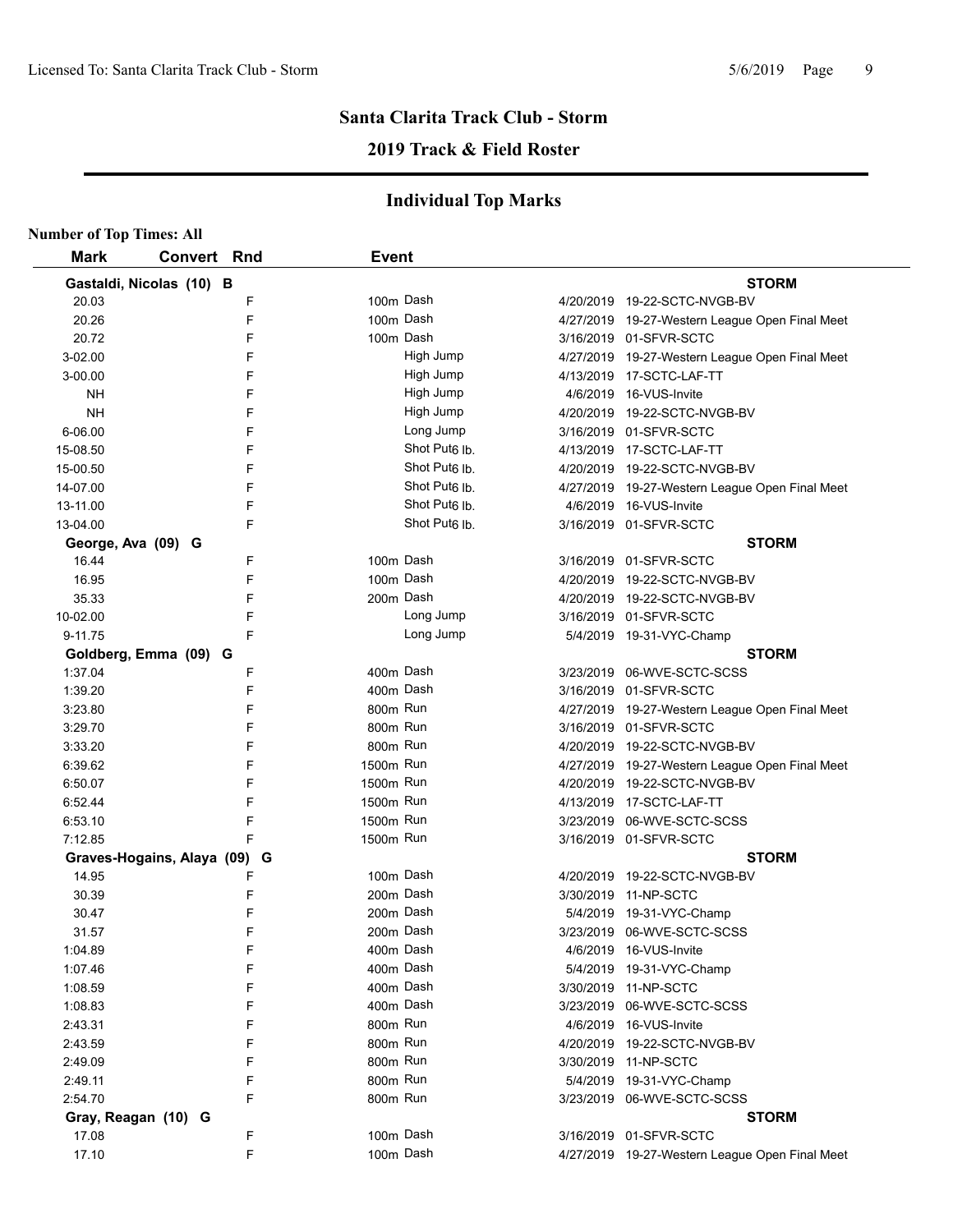# **2019 Track & Field Roster**

| <b>Number of Top Times: All</b> |                            |   |              |                           |                                                |
|---------------------------------|----------------------------|---|--------------|---------------------------|------------------------------------------------|
| <b>Mark</b>                     | <b>Convert Rnd</b>         |   | <b>Event</b> |                           |                                                |
|                                 | Gray, Reagan (10) G        |   |              |                           | <b>STORM</b>                                   |
| 17.68                           |                            | F |              | 100m Dash                 | 4/20/2019 19-22-SCTC-NVGB-BV                   |
| 17.81                           |                            | P | 100m Dash    |                           | 4/6/2019 16-VUS-Invite                         |
| 1:24.20                         |                            | F | 400m Dash    |                           | 4/27/2019 19-27-Western League Open Final Meet |
| 1:24.90                         |                            | F | 400m Dash    |                           | 4/20/2019 19-22-SCTC-NVGB-BV                   |
| 1:26.49                         |                            | F |              | 400m Dash                 | 3/16/2019 01-SFVR-SCTC                         |
| 1:27.75                         |                            | F |              | 400m Dash                 | 3/23/2019 06-WVE-SCTC-SCSS                     |
| 13-05.00                        |                            | F |              | Shot Put <sub>6</sub> lb. | 3/16/2019 01-SFVR-SCTC                         |
| 12-09.00                        |                            | F |              | Shot Put <sub>6</sub> lb. | 4/6/2019 16-VUS-Invite                         |
|                                 | Gutierrez Jr., Juan (09) B |   |              |                           | <b>STORM</b>                                   |
| 16.50                           |                            | F |              | 100m Dash                 | 4/27/2019 19-27-Western League Open Final Meet |
| 16.68                           |                            | F | 100m Dash    |                           | 3/30/2019 11-NP-SCTC                           |
| 16.89                           |                            | F | 100m Dash    |                           | 3/16/2019 01-SFVR-SCTC                         |
| 16.96                           |                            | F |              | 100m Dash                 | 4/13/2019 17-SCTC-LAF-TT                       |
| 17.63                           |                            | F | 100m Dash    |                           | 3/23/2019 06-WVE-SCTC-SCSS                     |
| 15-02.00                        |                            | F |              | Shot Put <sub>6</sub> lb. | 3/16/2019 01-SFVR-SCTC                         |
| 15-00.50                        |                            | F |              | Shot Put <sub>6</sub> lb. | 4/27/2019 19-27-Western League Open Final Meet |
| 13-02.50                        |                            | F |              | Shot Put <sub>6</sub> lb. | 4/13/2019 17-SCTC-LAF-TT                       |
|                                 | Hargrove, Micah (10) B     |   |              |                           | <b>STORM</b>                                   |
| 17.48                           |                            | F | 100m Dash    |                           | 4/13/2019 17-SCTC-LAF-TT                       |
| 17.68                           |                            | F | 100m Dash    |                           | 4/20/2019 19-22-SCTC-NVGB-BV                   |
| 18.24                           |                            | F |              | 100m Dash                 | 3/16/2019 01-SFVR-SCTC                         |
| 18.28                           |                            | F |              | 100m Dash                 | 3/23/2019 06-WVE-SCTC-SCSS                     |
| 9-02.00                         |                            | F |              | Long Jump                 | 4/20/2019 19-22-SCTC-NVGB-BV                   |
| 8-04.00                         |                            | F |              | Long Jump                 | 3/16/2019 01-SFVR-SCTC                         |
| 8-00.25                         |                            | F |              | Long Jump                 | 3/23/2019 06-WVE-SCTC-SCSS                     |
| 7-08.75                         |                            | F |              | Long Jump                 | 4/13/2019 17-SCTC-LAF-TT                       |
| 19-05.50                        |                            | F |              | Shot Put <sub>6</sub> lb. | 5/4/2019 19-31-VYC-Champ                       |
| 17-03.50                        |                            | F |              | Shot Put <sub>6</sub> lb. | 3/16/2019 01-SFVR-SCTC                         |
| 17-03.00                        |                            | F |              | Shot Put <sub>6</sub> lb. | 4/20/2019 19-22-SCTC-NVGB-BV                   |
| 17-01.50                        |                            | F |              | Shot Put <sub>6</sub> lb. | 4/13/2019 17-SCTC-LAF-TT                       |
| 17-00.50                        |                            | F |              | Shot Put <sub>6</sub> lb. | 3/23/2019 06-WVE-SCTC-SCSS                     |
|                                 | Heinrich, Madeline (09) G  |   |              |                           | <b>STORM</b>                                   |
| 19.01                           |                            | F | 100m Dash    |                           | 3/16/2019 01-SFVR-SCTC                         |
| 21.14                           |                            | F |              | 100m Dash                 | 3/23/2019 06-WVE-SCTC-SCSS                     |
| 1:36.13                         |                            | F | 400m Dash    |                           | 4/27/2019 19-27-Western League Open Final Meet |
| 7-03.00                         |                            | F |              | Long Jump                 | 3/16/2019 01-SFVR-SCTC                         |
| 7-02.75                         |                            | F |              | Long Jump                 | 4/6/2019 16-VUS-Invite                         |
| 7-02.25                         |                            | F |              | Long Jump                 | 4/27/2019 19-27-Western League Open Final Meet |
| 7-00.50                         |                            | F |              | Long Jump                 | 3/23/2019 06-WVE-SCTC-SCSS                     |
| 11-01.00                        |                            | F |              | Shot Put <sub>6</sub> lb. | 3/16/2019 01-SFVR-SCTC                         |
| 11-00.00                        |                            | F |              | Shot Put <sub>6</sub> lb. | 4/27/2019 19-27-Western League Open Final Meet |
| 10-09.00                        |                            | F |              | Shot Put6 lb.             | 3/23/2019 06-WVE-SCTC-SCSS                     |
| 9-09.00                         |                            | F |              | Shot Put <sub>6</sub> lb. | 4/6/2019 16-VUS-Invite                         |
|                                 | Hunter, Chase (08) B       |   |              |                           | <b>STORM</b>                                   |
| 17.51                           |                            | F |              | 100m Dash                 | 4/13/2019 17-SCTC-LAF-TT                       |
| 17.93                           |                            | F |              | 100m Dash                 | 4/20/2019 19-22-SCTC-NVGB-BV                   |
| 18.18                           |                            | F |              | 100m Dash                 | 3/30/2019 11-NP-SCTC                           |
|                                 |                            |   |              |                           |                                                |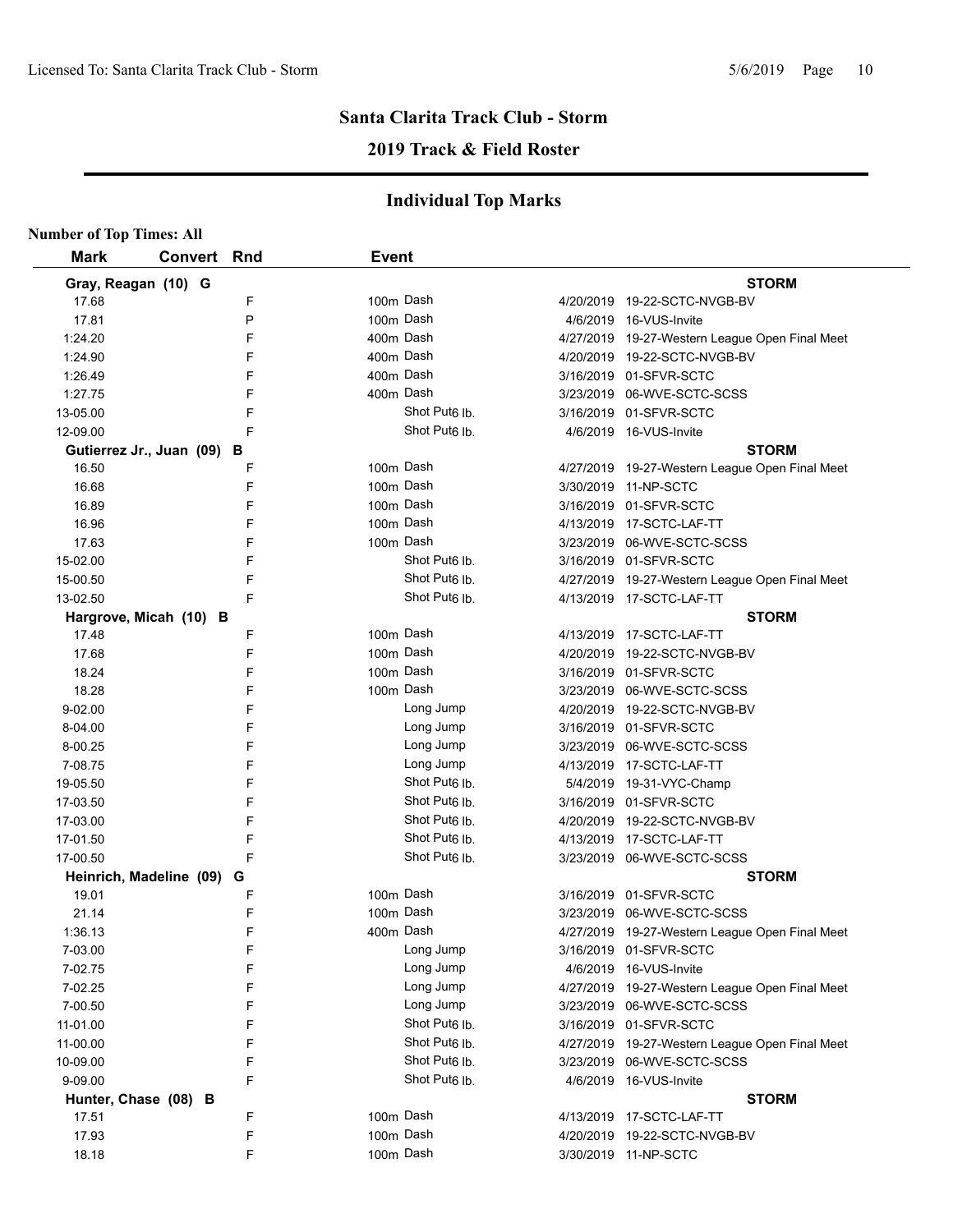# **2019 Track & Field Roster**

| <b>Number of Top Times: All</b> |                          |   |              |                           |                                                |
|---------------------------------|--------------------------|---|--------------|---------------------------|------------------------------------------------|
| <b>Mark</b>                     | Convert Rnd              |   | <b>Event</b> |                           |                                                |
|                                 | Hunter, Chase (08) B     |   |              |                           | <b>STORM</b>                                   |
| 18.20                           |                          | F |              | 100m Dash                 | 3/16/2019 01-SFVR-SCTC                         |
| 18.55                           |                          | F |              | 100m Dash                 | 3/23/2019 06-WVE-SCTC-SCSS                     |
| <b>NH</b>                       |                          | F |              | High Jump                 | 4/20/2019 19-22-SCTC-NVGB-BV                   |
| <b>NH</b>                       |                          | F |              | High Jump                 | 3/16/2019 01-SFVR-SCTC                         |
| 10-03.25                        |                          | F |              | Long Jump                 | 3/23/2019 06-WVE-SCTC-SCSS                     |
| 9-08.00                         |                          | F |              | Long Jump                 | 4/13/2019 17-SCTC-LAF-TT                       |
| $9 - 02.50$                     |                          | F |              | Long Jump                 | 4/20/2019 19-22-SCTC-NVGB-BV                   |
| 9-01.75                         |                          | F |              | Long Jump                 | 3/30/2019 11-NP-SCTC                           |
| 7-08.50                         |                          | F |              | Long Jump                 | 3/16/2019 01-SFVR-SCTC                         |
|                                 | Kaloustian, Sofia (09) G |   |              |                           | <b>STORM</b>                                   |
| 18.47                           |                          | F |              | 100m Dash                 | 3/16/2019 01-SFVR-SCTC                         |
| 1:30.35                         |                          | F |              | 400m Dash                 | 3/16/2019 01-SFVR-SCTC                         |
| Klaus, Levi (09) B              |                          |   |              |                           | <b>STORM</b>                                   |
| 32.74                           |                          | F |              | 200m Dash                 | 3/30/2019 11-NP-SCTC                           |
| 33.35                           |                          | F |              | 200m Dash                 | 4/6/2019 16-VUS-Invite                         |
| 34.19                           |                          | F |              | 200m Dash                 | 3/23/2019 06-WVE-SCTC-SCSS                     |
| 34.58                           |                          | F |              | 200m Dash                 | 3/16/2019 01-SFVR-SCTC                         |
| 3-02.00                         |                          | F |              | High Jump                 | 3/30/2019 11-NP-SCTC                           |
| 3-00.00                         |                          | F |              | High Jump                 | 3/23/2019 06-WVE-SCTC-SCSS                     |
| 15-09.50                        |                          | F |              | Shot Put6 lb.             | 3/30/2019 11-NP-SCTC                           |
| 15-01.50                        |                          | F |              | Shot Put6 lb.             | 4/6/2019 16-VUS-Invite                         |
| 14-08.00                        |                          | F |              | Shot Put <sub>6</sub> lb. | 3/23/2019 06-WVE-SCTC-SCSS                     |
| 13-06.00                        |                          | F |              | Shot Put <sub>6</sub> lb. | 3/16/2019 01-SFVR-SCTC                         |
|                                 | Lawrie, Moriah (09) G    |   |              |                           | <b>STORM</b>                                   |
| 19.41                           |                          | F |              | 100m Dash                 | 4/27/2019 19-27-Western League Open Final Meet |
| 19.92                           |                          | F |              | 100m Dash                 | 4/13/2019 17-SCTC-LAF-TT                       |
| 20.28                           |                          | P |              | 100m Dash                 | 4/6/2019 16-VUS-Invite                         |
| 20.99                           |                          | F |              | 100m Dash                 | 3/23/2019 06-WVE-SCTC-SCSS                     |
| 21.40                           |                          | F |              | 100m Dash                 | 3/16/2019 01-SFVR-SCTC                         |
| 7-03.50                         |                          | F |              | Long Jump                 | 3/16/2019 01-SFVR-SCTC                         |
| 6-09.50                         |                          | F |              | Long Jump                 | 4/6/2019 16-VUS-Invite                         |
| 6-09.25                         |                          | F |              | Long Jump                 | 4/27/2019 19-27-Western League Open Final Meet |
| 5-05.75                         |                          | F |              | Long Jump                 | 3/23/2019 06-WVE-SCTC-SCSS                     |
| 4-11.00                         |                          | F |              | Long Jump                 | 4/13/2019 17-SCTC-LAF-TT                       |
|                                 | Marinelli, Carson (10) B |   |              |                           | <b>STORM</b>                                   |
| 16.61                           |                          | F |              | 100m Dash                 | 4/13/2019 17-SCTC-LAF-TT                       |
| 17.38                           |                          | F |              | 100m Dash                 | 3/16/2019 01-SFVR-SCTC                         |
| 17.74                           |                          | F |              | 100m Dash                 | 4/20/2019 19-22-SCTC-NVGB-BV                   |
| 35.15                           |                          | F |              | 200m Dash                 | 4/20/2019 19-22-SCTC-NVGB-BV                   |
| 35.84                           |                          | F |              | 200m Dash                 | 4/13/2019 17-SCTC-LAF-TT                       |
| 1:21.87                         |                          | F |              | 400m Dash                 | 3/16/2019 01-SFVR-SCTC                         |
| 8-05.00                         |                          | F |              | Long Jump                 | 3/16/2019 01-SFVR-SCTC                         |
| 8-02.00                         |                          | F |              | Long Jump                 | 4/20/2019 19-22-SCTC-NVGB-BV                   |
| 7-01.75                         |                          | F |              | Long Jump                 | 4/13/2019 17-SCTC-LAF-TT                       |
|                                 | Martinez, Xavier (08) B  |   |              |                           | <b>STORM</b>                                   |
| 1:22.38                         |                          | F |              | 400m Dash                 | 3/23/2019 06-WVE-SCTC-SCSS                     |
| 2:56.32                         |                          | F | 800m Run     |                           | 4/13/2019 17-SCTC-LAF-TT                       |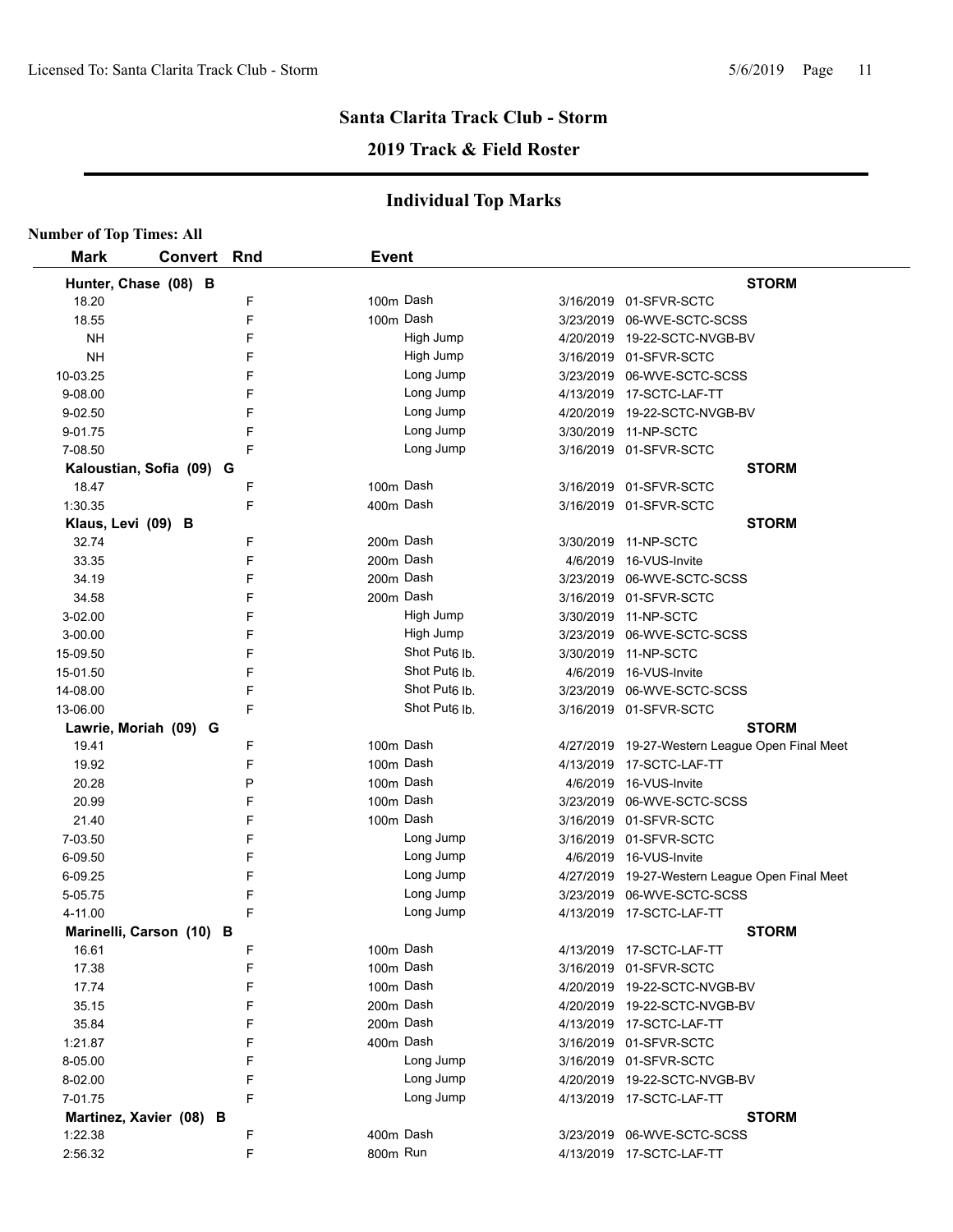# **2019 Track & Field Roster**

| <b>Number of Top Times: All</b> |                         |   |              |                           |                                                |
|---------------------------------|-------------------------|---|--------------|---------------------------|------------------------------------------------|
| <b>Mark</b>                     | <b>Convert Rnd</b>      |   | <b>Event</b> |                           |                                                |
|                                 | Martinez, Xavier (08) B |   |              |                           | <b>STORM</b>                                   |
| 2:56.54                         |                         | F | 800m Run     |                           | 3/30/2019 11-NP-SCTC                           |
| 2:57.81                         |                         | F | 800m Run     |                           | 4/20/2019 19-22-SCTC-NVGB-BV                   |
| 2.59.48                         |                         | F | 800m Run     |                           | 4/6/2019 16-VUS-Invite                         |
| 3:01.22                         |                         | F | 800m Run     |                           |                                                |
| 5:39.19                         |                         | F | 1500m Run    |                           | 5/4/2019 19-31-VYC-Champ                       |
| 5.41.80                         |                         | F | 1500m Run    |                           | 4/13/2019 17-SCTC-LAF-TT                       |
| 5.50.70                         |                         | F | 1500m Run    |                           | 4/20/2019 19-22-SCTC-NVGB-BV                   |
| 5.53.30                         |                         | F | 1500m Run    |                           | 4/6/2019 16-VUS-Invite                         |
| 5:55.37                         |                         | F | 1500m Run    |                           | 3/30/2019 11-NP-SCTC                           |
| Maya, Adrian (08) B             |                         |   |              |                           | <b>STORM</b>                                   |
| 19.09                           |                         | F |              | 100m Dash                 | 3/30/2019 11-NP-SCTC                           |
| 19.39                           |                         | F |              | 100m Dash                 | 4/20/2019 19-22-SCTC-NVGB-BV                   |
| 19.80                           |                         | F |              | 100m Dash                 |                                                |
| 40.05                           |                         | F |              | 200m Dash                 | 3/30/2019 11-NP-SCTC                           |
| 1:34.22                         |                         | F |              | 400m Dash                 | 3/16/2019  01-SFVR-SCTC                        |
| 11-04.50                        |                         | F |              | Shot Put <sub>6</sub> lb. |                                                |
| 9-08.00                         |                         | F |              | Shot Put <sub>6</sub> lb. | 3/30/2019 11-NP-SCTC                           |
|                                 | Maya, Andrea (10) G     |   |              |                           | <b>STORM</b>                                   |
| 16.97                           |                         | F |              | 100m Dash                 | 4/20/2019 19-22-SCTC-NVGB-BV                   |
| 17.19                           |                         | F |              | 100m Dash                 | 3/30/2019 11-NP-SCTC                           |
| 17.45                           |                         | F |              | 100m Dash                 | 3/23/2019 06-WVE-SCTC-SCSS                     |
| 17.73                           |                         | F |              | 100m Dash                 | 3/16/2019 01-SFVR-SCTC                         |
| 17.98                           |                         | P |              | 100m Dash                 | 4/6/2019 16-VUS-Invite                         |
| 38.56                           |                         | F |              | 200m Dash                 | 3/30/2019 11-NP-SCTC                           |
| 1:27.46                         |                         | F |              | 400m Dash                 | 4/20/2019 19-22-SCTC-NVGB-BV                   |
| 1:35.48                         |                         | F |              | 400m Dash                 | 3/16/2019 01-SFVR-SCTC                         |
| 7-09.75                         |                         | F |              | Long Jump                 | 3/23/2019 06-WVE-SCTC-SCSS                     |
| 14-00.00                        |                         | F |              | Shot Put <sub>6</sub> lb. | 3/23/2019 06-WVE-SCTC-SCSS                     |
| 13-09.50                        |                         | F |              | Shot Put <sub>6</sub> lb. | 4/20/2019 19-22-SCTC-NVGB-BV                   |
| 13-07.50                        |                         | F |              | Shot Put <sub>6</sub> lb. | 3/30/2019 11-NP-SCTC                           |
| 12-00.00                        |                         | F |              | Shot Put <sub>6</sub> lb. | 3/16/2019 01-SFVR-SCTC                         |
| 11-09.00                        |                         | F |              | Shot Put <sub>6</sub> lb. | 4/6/2019 16-VUS-Invite                         |
| Miller, Claire (09) G           |                         |   |              |                           | <b>STORM</b>                                   |
| 18.05                           |                         | F |              | 100m Dash                 | 4/20/2019 19-22-SCTC-NVGB-BV                   |
| 18.59                           |                         | F |              | 100m Dash                 |                                                |
| 19.92                           |                         | F |              | 100m Dash                 | 3/23/2019 06-WVE-SCTC-SCSS                     |
| 42.71                           |                         | F |              | 200m Dash                 | 3/16/2019 01-SFVR-SCTC                         |
| 1.46.69                         |                         | F |              | 400m Dash                 | 3/23/2019 06-WVE-SCTC-SCSS                     |
| 7-06.75                         |                         | F |              | Long Jump                 | 3/16/2019 01-SFVR-SCTC                         |
|                                 | Morgan, Linus (09) B    |   |              |                           | <b>STORM</b>                                   |
| 20.30                           |                         | F |              | 100m Dash                 | 4/27/2019 19-27-Western League Open Final Meet |
| 21.46                           |                         | F |              | 100m Dash                 | 3/23/2019 06-WVE-SCTC-SCSS                     |
| 22.43                           |                         | F |              | 100m Dash                 | 4/13/2019 17-SCTC-LAF-TT                       |
| 25.72                           |                         | F |              | 100m Dash                 | 4/20/2019 19-22-SCTC-NVGB-BV                   |
|                                 | Munana, Alexander (10)  | В |              |                           | <b>STORM</b>                                   |
| 17.58                           |                         | F |              | 100m Dash                 | 4/13/2019 17-SCTC-LAF-TT                       |
| 18.07                           |                         | F |              | 100m Dash                 | 4/20/2019 19-22-SCTC-NVGB-BV                   |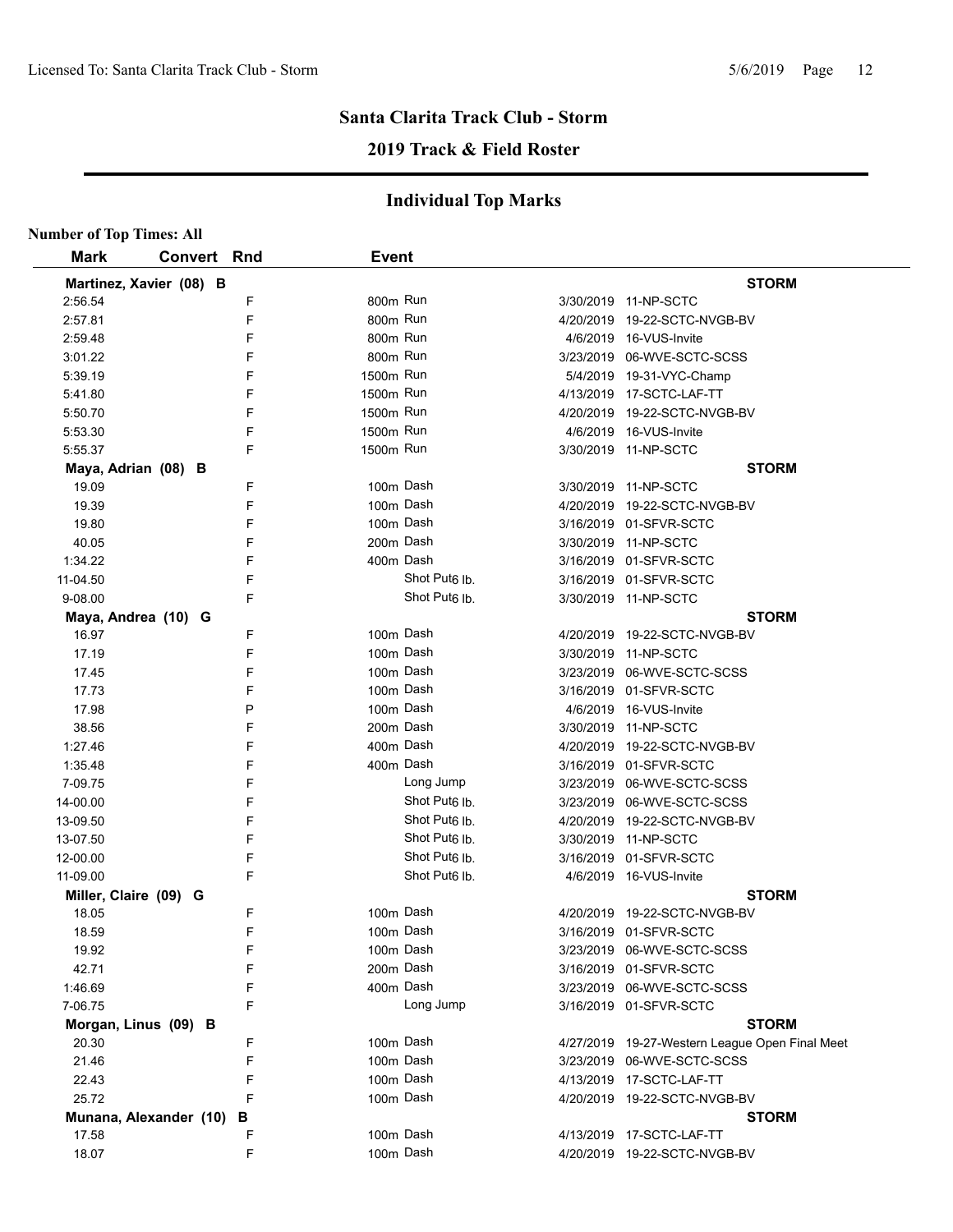# **2019 Track & Field Roster**

| <b>Number of Top Times: All</b> |                                    |              |                           |                                                |
|---------------------------------|------------------------------------|--------------|---------------------------|------------------------------------------------|
| <b>Mark</b>                     | <b>Convert Rnd</b>                 | <b>Event</b> |                           |                                                |
|                                 | Munana, Alexander (10) B           |              |                           | <b>STORM</b>                                   |
| 18.23                           | F                                  | 100m Dash    |                           | 3/16/2019 01-SFVR-SCTC                         |
| 1:29.67                         | F                                  | 400m Dash    |                           | 4/13/2019 17-SCTC-LAF-TT                       |
| 1:30.73                         | F                                  | 400m Dash    |                           | 3/16/2019 01-SFVR-SCTC                         |
| 1:33.16                         | F                                  | 400m Dash    |                           | 4/20/2019  19-22-SCTC-NVGB-BV                  |
| 7-08.00                         | F                                  |              | Long Jump                 | 4/20/2019 19-22-SCTC-NVGB-BV                   |
| 7-02.50                         | F                                  |              | Long Jump                 | 4/13/2019 17-SCTC-LAF-TT                       |
| 7-00.50                         | F                                  |              | Long Jump                 | 3/16/2019 01-SFVR-SCTC                         |
|                                 | Nelson, Gavin (08) B               |              |                           | <b>STORM</b>                                   |
| 17.39                           | F                                  | 100m Dash    |                           | 4/13/2019 17-SCTC-LAF-TT                       |
| 17.96                           | F                                  | 100m Dash    |                           | 4/20/2019 19-22-SCTC-NVGB-BV                   |
| 18.55                           | F                                  | 100m Dash    |                           | 4/27/2019 19-27-Western League Open Final Meet |
| 19.08                           | F                                  | 100m Dash    |                           | 3/30/2019 11-NP-SCTC                           |
| 19.75                           | F                                  | 100m Dash    |                           | 3/23/2019 06-WVE-SCTC-SCSS                     |
| 20.97                           | F                                  | 100m Dash    |                           | 3/16/2019 01-SFVR-SCTC                         |
| 1:32.81                         | F                                  | 400m Dash    |                           | 4/27/2019 19-27-Western League Open Final Meet |
| 1:32.82                         | F                                  | 400m Dash    |                           | 3/23/2019 06-WVE-SCTC-SCSS                     |
| 1:37.08                         | F                                  | 400m Dash    |                           | 4/13/2019 17-SCTC-LAF-TT                       |
| 1:38.42                         | F                                  | 400m Dash    |                           | 3/30/2019 11-NP-SCTC                           |
| 1:38.64                         | F                                  | 400m Dash    |                           | 3/16/2019 01-SFVR-SCTC                         |
| 1:39.71                         | F                                  | 400m Dash    |                           | 4/20/2019 19-22-SCTC-NVGB-BV                   |
| 13-04.00                        | F                                  |              | Shot Put <sub>6</sub> lb. | 4/27/2019 19-27-Western League Open Final Meet |
| 12-09.25                        | F                                  |              | Shot Put <sub>6</sub> lb. | 4/20/2019 19-22-SCTC-NVGB-BV                   |
| 12-07.75                        | F                                  |              | Shot Put <sub>6</sub> lb. | 4/13/2019 17-SCTC-LAF-TT                       |
| 12-06.00                        | F                                  |              | Shot Put <sub>6</sub> lb. | 3/23/2019 06-WVE-SCTC-SCSS                     |
| 11-05.00                        | F                                  |              | Shot Put <sub>6</sub> lb. | 3/30/2019 11-NP-SCTC                           |
|                                 | Pinchinatti Puga, Valentina (09) G |              |                           | <b>STORM</b>                                   |
| 18.48                           | F                                  | 100m Dash    |                           | 3/30/2019 11-NP-SCTC                           |
| 19.07                           | F                                  | 100m Dash    |                           | 4/13/2019 17-SCTC-LAF-TT                       |
| 19.08                           | F                                  | 100m Dash    |                           | 4/20/2019 19-22-SCTC-NVGB-BV                   |
| 19.74                           | F                                  | 100m Dash    |                           | 3/23/2019 06-WVE-SCTC-SCSS                     |
| 21.59                           | P                                  | 100m Dash    |                           | 4/6/2019 16-VUS-Invite                         |
| NΗ                              | F                                  |              | High Jump                 | 3/30/2019 11-NP-SCTC                           |
| <b>NH</b>                       | F                                  |              | High Jump                 | 4/6/2019 16-VUS-Invite                         |
| NΗ                              | E                                  |              | High Jump                 | 3/23/2019 06-WVE-SCTC-SCSS                     |
| 10-00.25                        | F                                  |              | Long Jump                 | 4/20/2019 19-22-SCTC-NVGB-BV                   |
| 9-07.50                         | F                                  |              | Long Jump                 | 5/4/2019 19-31-VYC-Champ                       |
| 8-10.75                         | F                                  |              | Long Jump                 | 4/13/2019 17-SCTC-LAF-TT                       |
| 8-09.75                         | F                                  |              | Long Jump                 | 3/23/2019 06-WVE-SCTC-SCSS                     |
|                                 | Provens, Gideon (10) B             |              |                           | <b>STORM</b>                                   |
| 16.02                           | P                                  | 100m Dash    |                           | 4/6/2019 16-VUS-Invite                         |
| 16.11                           | F                                  | 100m Dash    |                           | 3/30/2019 11-NP-SCTC                           |
| 16.19                           | F                                  | 100m Dash    |                           | 4/20/2019 19-22-SCTC-NVGB-BV                   |
| 16.49                           | F                                  | 100m Dash    |                           | 3/23/2019 06-WVE-SCTC-SCSS                     |
| 16.50                           | F                                  | 100m Dash    |                           | 4/13/2019 17-SCTC-LAF-TT                       |
| 16.60                           | F                                  | 100m Dash    |                           | 3/16/2019 01-SFVR-SCTC                         |
| 34.66                           | F                                  | 200m Dash    |                           | 3/16/2019 01-SFVR-SCTC                         |
| 34.93                           | F                                  | 200m Dash    |                           | 3/30/2019 11-NP-SCTC                           |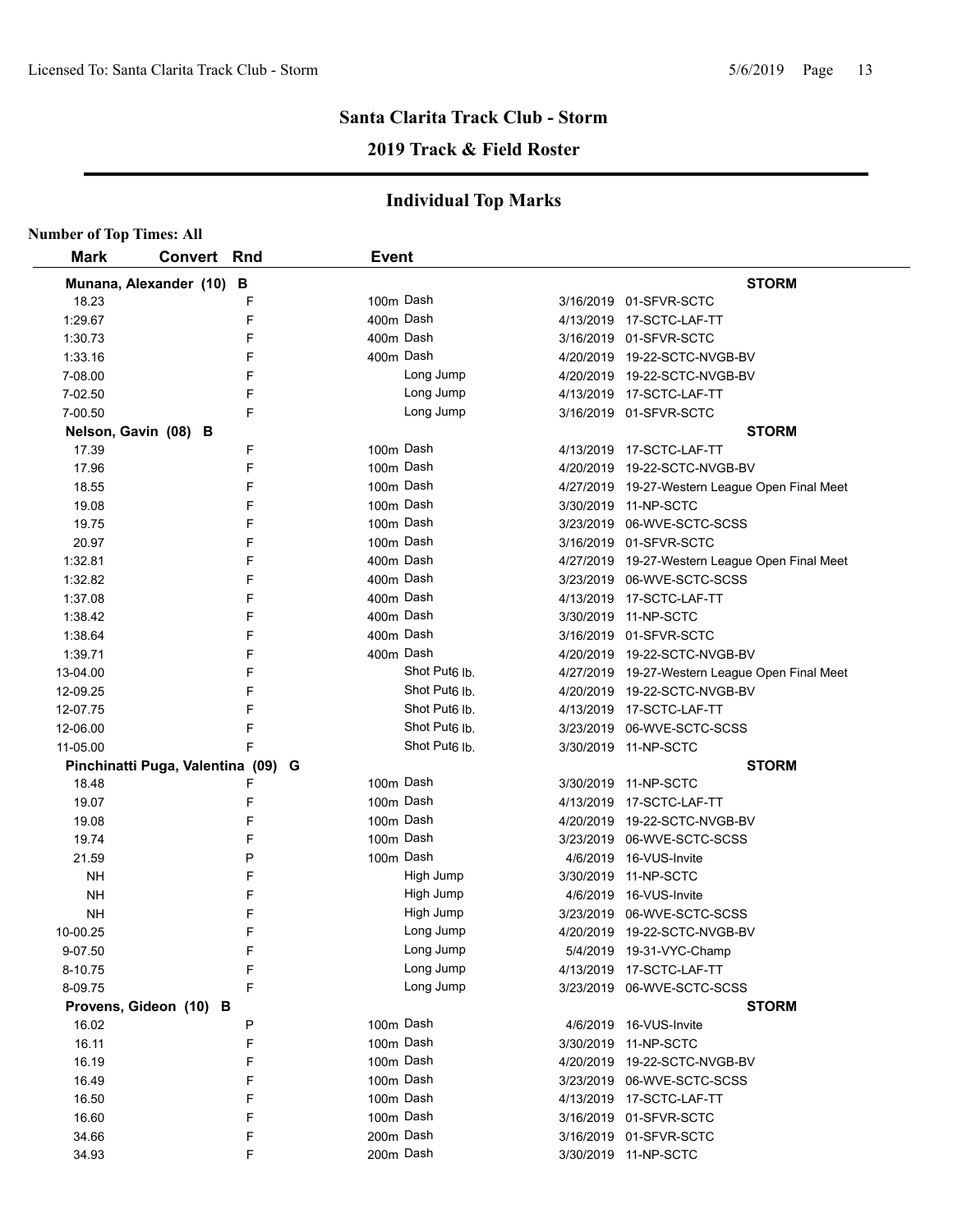# **Santa Clarita Track Club - Storm 2019 Track & Field Roster**

| <b>Number of Top Times: All</b> |                         |   |              |                           |                                                |
|---------------------------------|-------------------------|---|--------------|---------------------------|------------------------------------------------|
| <b>Mark</b>                     | Convert Rnd             |   | <b>Event</b> |                           |                                                |
|                                 | Provens, Gideon (10) B  |   |              |                           | <b>STORM</b>                                   |
| 35.70                           |                         | F | 200m Dash    |                           | 4/6/2019 16-VUS-Invite                         |
| 1:23.71                         |                         | F | 400m Dash    |                           | 4/13/2019 17-SCTC-LAF-TT                       |
| 3:27.68                         |                         | F | 800m Run     |                           | 3/23/2019 06-WVE-SCTC-SCSS                     |
| 6:37.87                         |                         | F | 1500m Run    |                           | 4/20/2019 19-22-SCTC-NVGB-BV                   |
| 6:40.28                         |                         | F | 1500m Run    |                           | 5/4/2019 19-31-VYC-Champ                       |
| 9-11.25                         |                         | F |              | Long Jump                 | 3/30/2019 11-NP-SCTC                           |
| 9-06.75                         |                         | F |              | Long Jump                 | 3/23/2019 06-WVE-SCTC-SCSS                     |
| 9-01.00                         |                         | F |              | Long Jump                 | 3/16/2019 01-SFVR-SCTC                         |
| 17-09.50                        |                         | F |              | Shot Put <sub>6</sub> Ib. | 4/13/2019 17-SCTC-LAF-TT                       |
| 17-07.50                        |                         | F |              | Shot Put <sub>6</sub> Ib. | 4/20/2019 19-22-SCTC-NVGB-BV                   |
| 17-07.00                        |                         | F |              | Shot Put <sub>6</sub> Ib. | 5/4/2019 19-31-VYC-Champ                       |
|                                 | Quitevis, Karsyn (09) B |   |              |                           | <b>STORM</b>                                   |
| 17.75                           |                         | F | 100m Dash    |                           | 4/13/2019 17-SCTC-LAF-TT                       |
| 18.23                           |                         | F | 100m Dash    |                           | 3/30/2019 11-NP-SCTC                           |
| 18.30                           |                         | F | 100m Dash    |                           | 4/27/2019 19-27-Western League Open Final Meet |
| 18.54                           |                         | F | 100m Dash    |                           | 3/23/2019 06-WVE-SCTC-SCSS                     |
| 1:43.78                         |                         | F | 400m Dash    |                           | 3/23/2019 06-WVE-SCTC-SCSS                     |
| 14-09.00                        |                         | F |              | Shot Put <sub>6</sub> lb. | 4/27/2019 19-27-Western League Open Final Meet |
| 14-07.25                        |                         | F |              | Shot Put <sub>6</sub> lb. | 4/13/2019 17-SCTC-LAF-TT                       |
| 13-05.00                        |                         | F |              | Shot Put <sub>6</sub> lb. | 3/30/2019 11-NP-SCTC                           |
| 12-09.50                        |                         | F |              | Shot Put <sub>6</sub> lb. | 3/16/2019 01-SFVR-SCTC                         |
| 12-08.50                        |                         | F |              | Shot Put <sub>6</sub> lb. | 3/23/2019 06-WVE-SCTC-SCSS                     |
| Rivas, Emily (09) G             |                         |   |              |                           | <b>STORM</b>                                   |
| 17.73                           |                         | F | 100m Dash    |                           | 4/27/2019 19-27-Western League Open Final Meet |
| 18.23                           |                         | F | 100m Dash    |                           | 4/13/2019 17-SCTC-LAF-TT                       |
| 18.38                           |                         | F | 100m Dash    |                           | 3/23/2019 06-WVE-SCTC-SCSS                     |
| 18.86                           |                         | F | 100m Dash    |                           | 4/20/2019 19-22-SCTC-NVGB-BV                   |
| 1:39.26                         |                         | F | 400m Dash    |                           | 4/27/2019 19-27-Western League Open Final Meet |
| 1:43.50                         |                         | F | 400m Dash    |                           | 4/20/2019 19-22-SCTC-NVGB-BV                   |
| 1:47.23                         |                         | F | 400m Dash    |                           | 4/13/2019 17-SCTC-LAF-TT                       |
| 8-09.75                         |                         | F |              | Long Jump                 | 3/23/2019 06-WVE-SCTC-SCSS                     |
|                                 | Romine, Caleb (10) B    |   |              |                           | <b>STORM</b>                                   |
| 18.27                           |                         | F | 100m Dash    |                           | 4/13/2019  17-SCTC-LAF-TT                      |
| 19.29                           |                         | F | 100m Dash    |                           | 3/16/2019 01-SFVR-SCTC                         |
| 19.47                           |                         | F |              | 100m Dash                 | 3/23/2019 06-WVE-SCTC-SCSS                     |
| 16-03.00                        |                         | F |              | Shot Put6 lb.             | 3/23/2019 06-WVE-SCTC-SCSS                     |
| 15-11.00                        |                         | F |              | Shot Put <sub>6</sub> lb. | 4/13/2019 17-SCTC-LAF-TT                       |
| 14-05.00                        |                         | F |              | Shot Put <sub>6</sub> lb. | 3/16/2019 01-SFVR-SCTC                         |
|                                 | Roof, Brayden (08) B    |   |              |                           | <b>STORM</b>                                   |
| 18.47                           |                         | F | 100m Dash    |                           | 4/13/2019 17-SCTC-LAF-TT                       |
| 18.77                           |                         | F |              | 100m Dash                 | 4/20/2019 19-22-SCTC-NVGB-BV                   |
| 18.82                           |                         | F |              | 100m Dash                 | 4/27/2019 19-27-Western League Open Final Meet |
| 18.95                           |                         | F |              | 100m Dash                 | 3/16/2019 01-SFVR-SCTC                         |
| 18.98                           |                         | F |              | 100m Dash                 | 3/30/2019 11-NP-SCTC                           |
| 19.09                           |                         | F |              | 100m Dash                 | 3/23/2019 06-WVE-SCTC-SCSS                     |
| 1:23.92                         |                         | F |              | 400m Dash                 | 4/27/2019 19-27-Western League Open Final Meet |
| 1:26.93                         |                         | F |              | 400m Dash                 | 4/13/2019 17-SCTC-LAF-TT                       |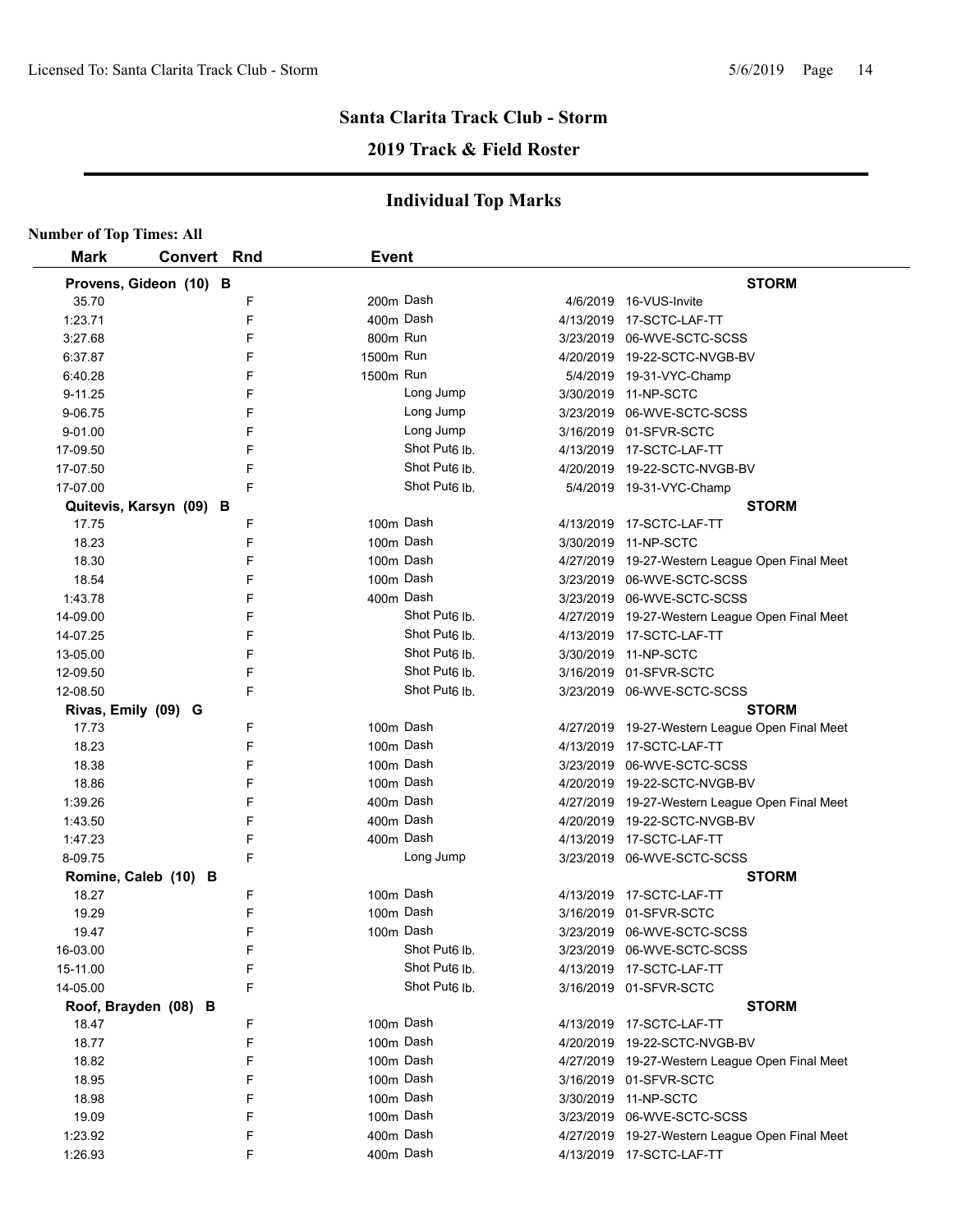# **2019 Track & Field Roster**

| <b>Number of Top Times: All</b> |                         |     |              |                           |           |                                                |
|---------------------------------|-------------------------|-----|--------------|---------------------------|-----------|------------------------------------------------|
| <b>Mark</b>                     | Convert                 | Rnd | <b>Event</b> |                           |           |                                                |
|                                 | Roof, Brayden (08) B    |     |              |                           |           | <b>STORM</b>                                   |
| 1:28.24                         |                         | F   | 400m Dash    |                           |           | 3/23/2019 06-WVE-SCTC-SCSS                     |
| 1:29.51                         |                         | F   | 400m Dash    |                           |           | 4/20/2019 19-22-SCTC-NVGB-BV                   |
| 1:31.45                         |                         | F   |              | 400m Dash                 |           | 3/16/2019 01-SFVR-SCTC                         |
| 1:32.41                         |                         | F   | 400m Dash    |                           |           | 3/30/2019 11-NP-SCTC                           |
| 9-04.00                         |                         | F   |              | Long Jump                 |           | 3/23/2019 06-WVE-SCTC-SCSS                     |
| 8-08.00                         |                         | F   |              | Long Jump                 |           | 4/20/2019 19-22-SCTC-NVGB-BV                   |
| 8-03.75                         |                         | F   |              | Long Jump                 |           | 3/30/2019 11-NP-SCTC                           |
| 7-10.00                         |                         | F   |              | Long Jump                 |           | 3/16/2019 01-SFVR-SCTC                         |
| 5-08.25                         |                         | F   |              | Long Jump                 |           | 4/27/2019 19-27-Western League Open Final Meet |
|                                 | Rounsaville, Myles (08) | в   |              |                           |           | <b>STORM</b>                                   |
| 17.27                           |                         | F   | 100m Dash    |                           |           | 4/13/2019 17-SCTC-LAF-TT                       |
| 17.61                           |                         | F   | 100m Dash    |                           |           | 3/16/2019 01-SFVR-SCTC                         |
| 17.70                           |                         | F   | 100m Dash    |                           |           | 3/23/2019 06-WVE-SCTC-SCSS                     |
| 17.83                           |                         | F   | 100m Dash    |                           |           | 4/27/2019 19-27-Western League Open Final Meet |
| 18.02                           |                         | F   | 100m Dash    |                           |           | 3/30/2019 11-NP-SCTC                           |
| 8-05.50                         |                         | F   |              | Long Jump                 |           | 3/16/2019 01-SFVR-SCTC                         |
| 7-10.75                         |                         | F   |              | Long Jump                 |           | 4/13/2019 17-SCTC-LAF-TT                       |
| 7-10.00                         |                         | F   |              | Long Jump                 |           | 4/20/2019 19-22-SCTC-NVGB-BV                   |
| 17-04.00                        |                         | F   |              | Shot Put <sub>6</sub> lb. |           | 3/30/2019 11-NP-SCTC                           |
| 17-00.00                        |                         | F   |              | Shot Put <sub>6</sub> lb. |           | 4/13/2019  17-SCTC-LAF-TT                      |
| 15-02.00                        |                         | F   |              | Shot Put <sub>6</sub> lb. |           | 3/16/2019 01-SFVR-SCTC                         |
| 15-02.00                        |                         | F   |              | Shot Put <sub>6</sub> lb. |           | 3/23/2019 06-WVE-SCTC-SCSS                     |
| 14-08.00                        |                         | F   |              | Shot Put <sub>6</sub> lb. |           | 4/20/2019 19-22-SCTC-NVGB-BV                   |
| 14-08.00                        |                         | F   |              | Shot Put <sub>6</sub> lb. |           | 4/27/2019 19-27-Western League Open Final Meet |
|                                 | Roxburgh, Amelia (08) G |     |              |                           |           | <b>STORM</b>                                   |
| 19.77                           |                         | F   | 100m Dash    |                           |           | 3/23/2019 06-WVE-SCTC-SCSS                     |
| 20.03                           |                         | F   | 100m Dash    |                           | 3/30/2019 | 11-NP-SCTC                                     |
| 20.86                           |                         | F   | 100m Dash    |                           |           | 4/13/2019 17-SCTC-LAF-TT                       |
| 21.04                           |                         | P   | 100m Dash    |                           |           | 4/6/2019 16-VUS-Invite                         |
| 21.27                           |                         | F   | 100m Dash    |                           |           | 3/16/2019 01-SFVR-SCTC                         |
| <b>NH</b>                       |                         | F   |              | High Jump                 |           | 3/30/2019 11-NP-SCTC                           |
| <b>NH</b>                       |                         | F   |              | High Jump                 |           | 3/23/2019 06-WVE-SCTC-SCSS                     |
| <b>NH</b>                       |                         | F   |              | High Jump                 |           | 4/13/2019 17-SCTC-LAF-TT                       |
| <b>NH</b>                       |                         | E   |              | High Jump                 |           | 3/16/2019 01-SFVR-SCTC                         |
|                                 | Rubenstein, Mia (09) G  |     |              |                           |           | <b>STORM</b>                                   |
| 18.18                           |                         | F   | 100m Dash    |                           |           | 3/23/2019 06-WVE-SCTC-SCSS                     |
| 18.98                           |                         | F   | 100m Dash    |                           |           | 3/30/2019 11-NP-SCTC                           |
| 19.17                           |                         | F   |              | 100m Dash                 |           | 4/20/2019 19-22-SCTC-NVGB-BV                   |
| 19.67                           |                         | F   |              | 100m Dash                 |           | 3/16/2019 01-SFVR-SCTC                         |
| 20.01                           |                         | F   |              | 100m Dash                 |           | 4/13/2019 17-SCTC-LAF-TT                       |
| 20.54                           |                         | F   |              | 100m Dash                 |           | 4/27/2019 19-27-Western League Open Final Meet |
| 1:35.74                         |                         | F   |              | 400m Dash                 |           | 4/20/2019 19-22-SCTC-NVGB-BV                   |
| 1:40.48                         |                         | F   |              | 400m Dash                 |           | 3/23/2019 06-WVE-SCTC-SCSS                     |
| 1:43.23                         |                         | F   |              | 400m Dash                 |           | 4/27/2019 19-27-Western League Open Final Meet |
| 1:46.63                         |                         | F   |              | 400m Dash                 |           | 3/16/2019 01-SFVR-SCTC                         |
| 1:49.81                         |                         | F   |              | 400m Dash                 |           | 4/13/2019 17-SCTC-LAF-TT                       |
| 1.53.14                         |                         | F   | 400m Dash    |                           |           | 3/30/2019 11-NP-SCTC                           |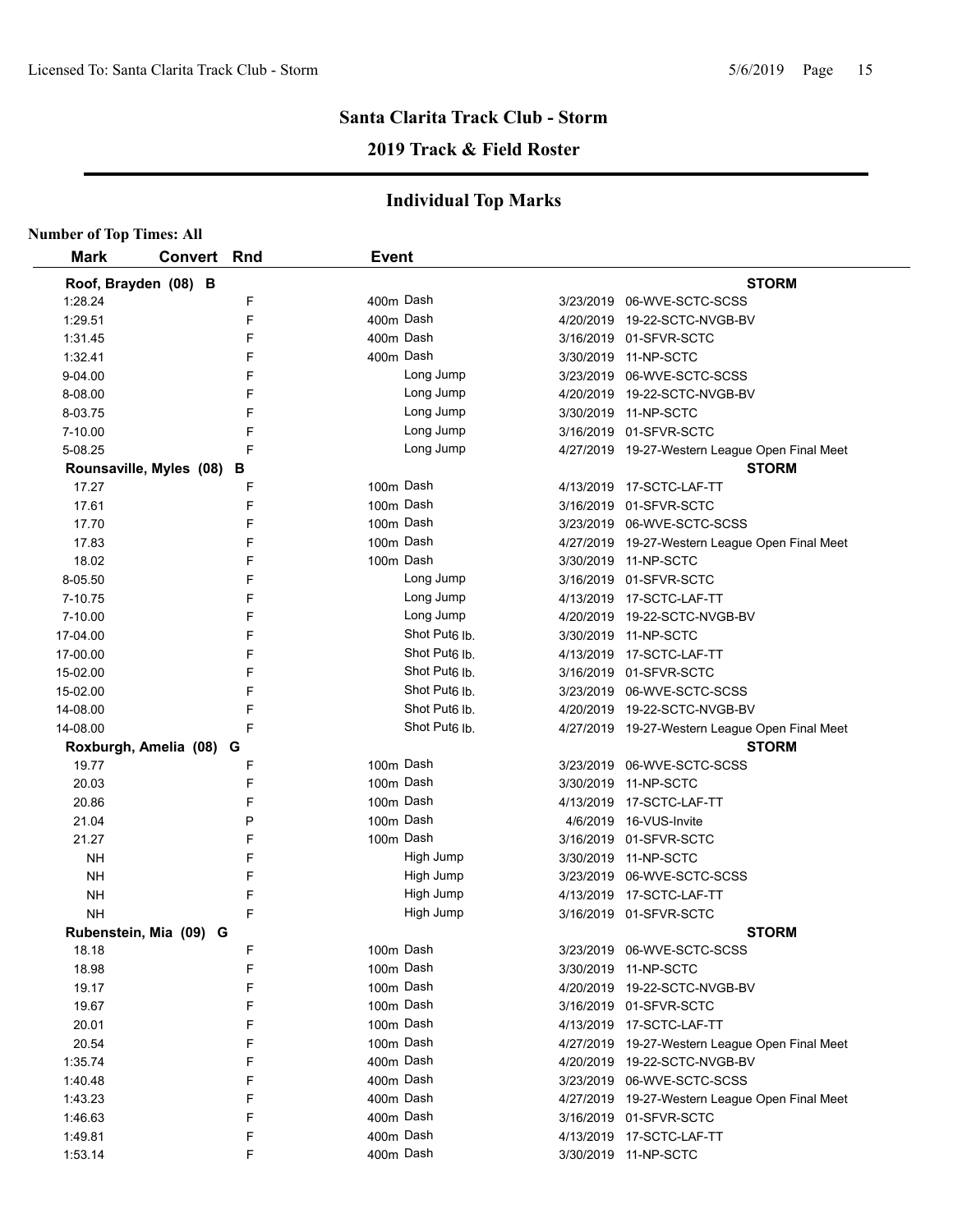## **2019 Track & Field Roster**

| <b>Number of Top Times: All</b> |                        |   |              |           |                                                |
|---------------------------------|------------------------|---|--------------|-----------|------------------------------------------------|
| <b>Mark</b>                     | Convert Rnd            |   | <b>Event</b> |           |                                                |
|                                 | Rubenstein, Mia (09) G |   |              |           | <b>STORM</b>                                   |
| 7-09.00                         |                        | F |              | Long Jump | 4/13/2019  17-SCTC-LAF-TT                      |
| 7-07.50                         |                        | F |              | Long Jump | 3/23/2019 06-WVE-SCTC-SCSS                     |
| 7-07.50                         |                        | F |              | Long Jump | 4/20/2019 19-22-SCTC-NVGB-BV                   |
| 6-09.75                         |                        | F |              | Long Jump | 3/30/2019 11-NP-SCTC                           |
| 6-08.25                         |                        | F |              | Long Jump | 3/16/2019 01-SFVR-SCTC                         |
| 6-03.25                         |                        | F |              | Long Jump | 4/27/2019 19-27-Western League Open Final Meet |
|                                 | Salgado, Sadie (10) G  |   |              |           | <b>STORM</b>                                   |
| 3:11.25                         |                        | F | 800m Run     |           | 4/27/2019 19-27-Western League Open Final Meet |
| 3:16.29                         |                        | F | 800m Run     |           | 4/13/2019 17-SCTC-LAF-TT                       |
| 3:19.85                         |                        | F | 800m Run     |           | 3/30/2019 11-NP-SCTC                           |
| 3:20.67                         |                        | F | 800m Run     |           | 4/20/2019 19-22-SCTC-NVGB-BV                   |
| 3:23.08                         |                        | F | 800m Run     |           | 3/23/2019 06-WVE-SCTC-SCSS                     |
| 3:23.40                         |                        | F | 800m Run     |           | 3/16/2019 01-SFVR-SCTC                         |
| 3:25.19                         |                        | F | 800m Run     |           | 4/6/2019 16-VUS-Invite                         |
| 6:31.43                         |                        | F | 1500m Run    |           | 4/27/2019 19-27-Western League Open Final Meet |
| 6:42.52                         |                        | F | 1500m Run    |           | 4/6/2019 16-VUS-Invite                         |
| 6:44.07                         |                        | F | 1500m Run    |           | 3/30/2019 11-NP-SCTC                           |
| 6:47.15                         |                        | F | 1500m Run    |           | 4/20/2019 19-22-SCTC-NVGB-BV                   |
| 6:56.01                         |                        | F | 1500m Run    |           | 4/13/2019 17-SCTC-LAF-TT                       |
| 6:59.30                         |                        | F | 1500m Run    |           | 3/16/2019 01-SFVR-SCTC                         |
| 7:03.18                         |                        | F | 1500m Run    |           | 3/23/2019 06-WVE-SCTC-SCSS                     |
|                                 | Salman, Liam (08) B    |   |              |           | <b>STORM</b>                                   |
| 19.81                           |                        | F |              | 100m Dash | 4/13/2019 17-SCTC-LAF-TT                       |
| 20.09                           |                        | F |              | 100m Dash | 4/27/2019 19-27-Western League Open Final Meet |
| 21.12                           |                        | F |              | 100m Dash | 4/20/2019 19-22-SCTC-NVGB-BV                   |
| 24.57                           |                        | F |              | 100m Dash | 3/30/2019 11-NP-SCTC                           |
| <b>NH</b>                       |                        | F |              | High Jump | 4/13/2019 17-SCTC-LAF-TT                       |
| <b>NH</b>                       |                        | F |              | High Jump | 4/20/2019  19-22-SCTC-NVGB-BV                  |
| NΗ                              |                        | F |              | High Jump | 4/27/2019 19-27-Western League Open Final Meet |
| <b>NH</b>                       |                        | F |              | High Jump | 3/16/2019 01-SFVR-SCTC                         |
| <b>NH</b>                       |                        | F |              | High Jump | 3/23/2019 06-WVE-SCTC-SCSS                     |
| 9-03.00                         |                        | F |              | Long Jump | 4/13/2019 17-SCTC-LAF-TT                       |
| 6-07.50                         |                        | F |              | Long Jump | 3/30/2019 11-NP-SCTC                           |
| 5-11.00                         |                        | E |              | Long Jump | 3/16/2019 01-SFVR-SCTC                         |
| 5-01.50                         |                        | F |              | Long Jump | 4/20/2019 19-22-SCTC-NVGB-BV                   |
| Scott, Lyric (08) G             |                        |   |              |           | <b>STORM</b>                                   |
| 15.95                           |                        | F |              | 100m Dash | 3/23/2019 06-WVE-SCTC-SCSS                     |
| 16.16                           |                        | F |              | 100m Dash | 4/20/2019 19-22-SCTC-NVGB-BV                   |
| 16.65                           |                        | F |              | 100m Dash | 3/30/2019 11-NP-SCTC                           |
| 16.92                           |                        | P |              | 100m Dash | 4/6/2019 16-VUS-Invite                         |
| 16.94                           |                        | F |              | 100m Dash | 5/4/2019 19-31-VYC-Champ                       |
| 32.93                           |                        | F |              | 200m Dash | 4/20/2019 19-22-SCTC-NVGB-BV                   |
| 34.23                           |                        | F |              | 200m Dash | 5/4/2019 19-31-VYC-Champ                       |
| 36.99                           |                        | F |              | 200m Dash | 3/23/2019 06-WVE-SCTC-SCSS                     |
| 37.50                           |                        | F |              | 200m Dash | 3/30/2019 11-NP-SCTC                           |
| 38.97                           |                        | F |              | 200m Dash | 4/6/2019 16-VUS-Invite                         |
| 1:20.07                         |                        | F |              | 400m Dash | 4/20/2019 19-22-SCTC-NVGB-BV                   |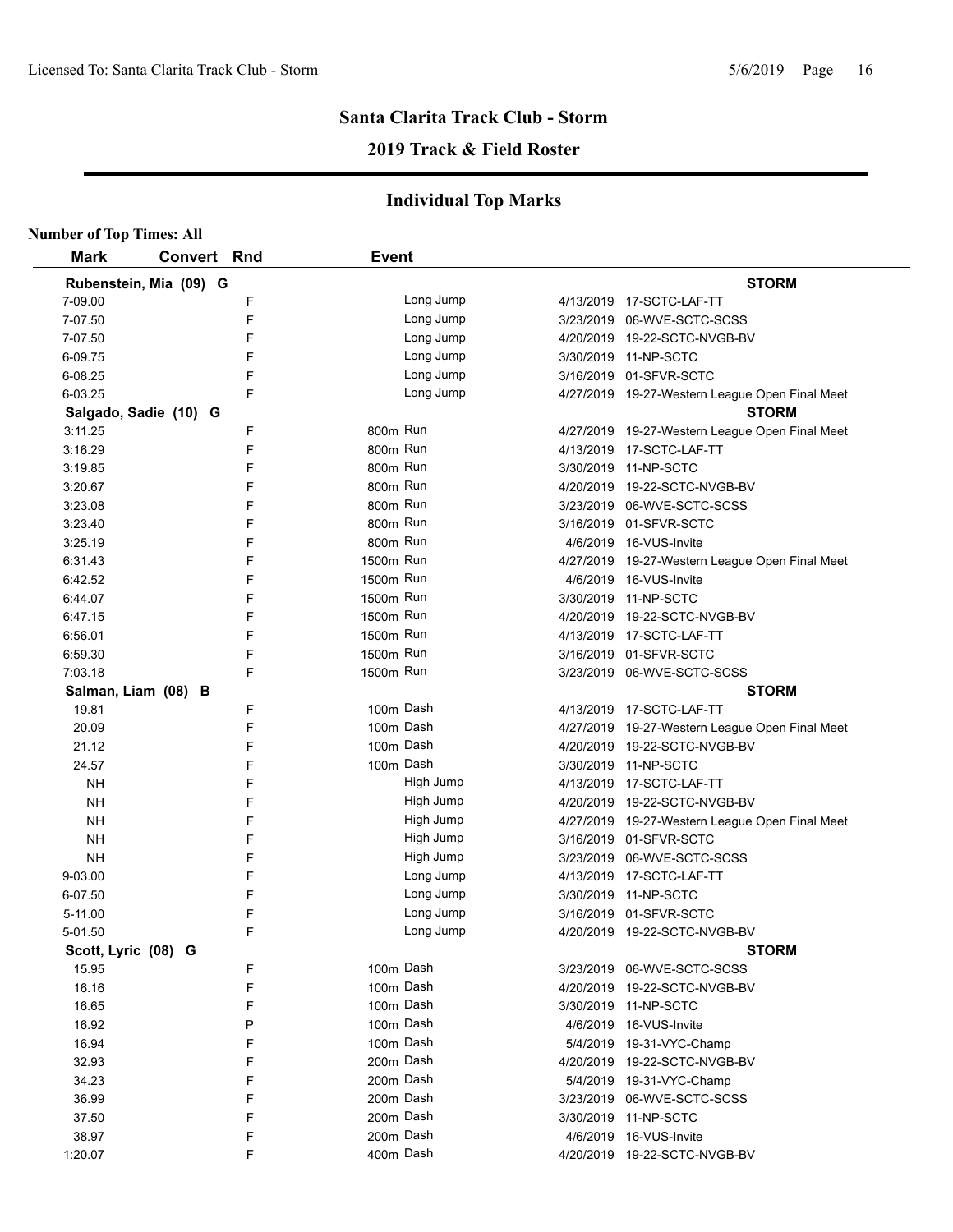**Number of Top Times: All**

# **Santa Clarita Track Club - Storm**

## **2019 Track & Field Roster**

| <b>STORM</b><br><b>STORM</b><br>4/27/2019 19-27-Western League Open Final Meet |
|--------------------------------------------------------------------------------|
|                                                                                |
|                                                                                |
|                                                                                |
|                                                                                |
|                                                                                |
|                                                                                |
|                                                                                |
|                                                                                |
|                                                                                |
|                                                                                |
| 4/27/2019 19-27-Western League Open Final Meet                                 |
|                                                                                |
|                                                                                |
| 4/27/2019 19-27-Western League Open Final Meet                                 |
|                                                                                |
|                                                                                |
| <b>STORM</b>                                                                   |
| 4/27/2019 19-27-Western League Open Final Meet                                 |
|                                                                                |
|                                                                                |
|                                                                                |
|                                                                                |
|                                                                                |
|                                                                                |
|                                                                                |
|                                                                                |
|                                                                                |
| 4/27/2019 19-27-Western League Open Final Meet                                 |
|                                                                                |
|                                                                                |
|                                                                                |
|                                                                                |
| <b>STORM</b>                                                                   |
|                                                                                |
|                                                                                |
|                                                                                |
|                                                                                |
|                                                                                |
|                                                                                |
|                                                                                |
|                                                                                |
|                                                                                |
|                                                                                |
|                                                                                |
|                                                                                |
|                                                                                |
|                                                                                |
|                                                                                |
|                                                                                |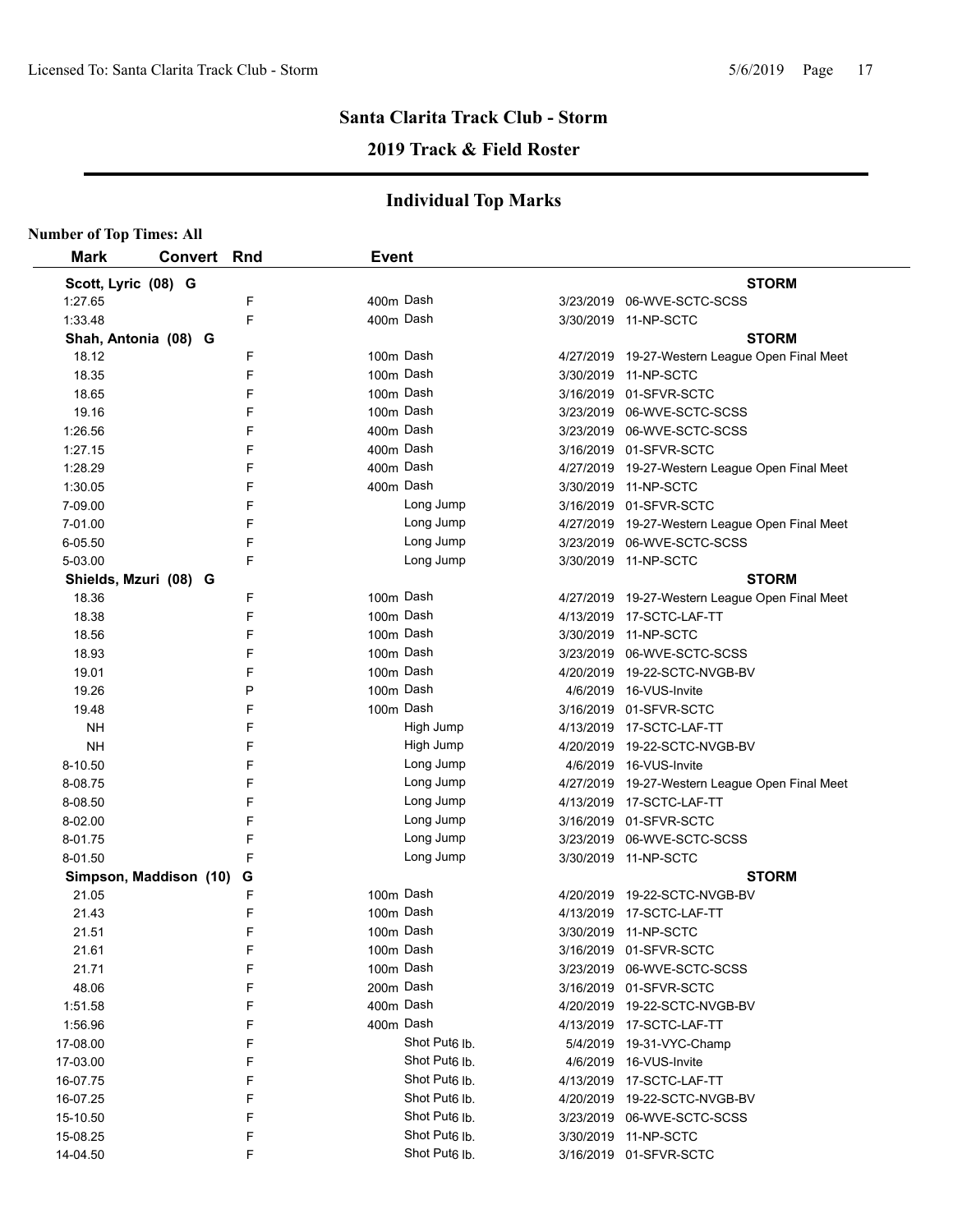# **2019 Track & Field Roster**

|                         | <b>Number of Top Times: All</b> |              |  |                                                |  |  |  |  |
|-------------------------|---------------------------------|--------------|--|------------------------------------------------|--|--|--|--|
| <b>Mark</b>             | <b>Convert Rnd</b>              | <b>Event</b> |  |                                                |  |  |  |  |
| Smith, Ethan (09) B     |                                 |              |  | <b>STORM</b>                                   |  |  |  |  |
| 14.31                   | F                               | 100m Dash    |  | 4/13/2019  17-SCTC-LAF-TT                      |  |  |  |  |
| 14.38                   | P                               | 100m Dash    |  | 4/6/2019 16-VUS-Invite                         |  |  |  |  |
| 14.39                   | F                               | 100m Dash    |  | 4/6/2019 16-VUS-Invite                         |  |  |  |  |
| 14.66                   | F                               | 100m Dash    |  | 3/30/2019 11-NP-SCTC                           |  |  |  |  |
| 14.75                   | F                               | 100m Dash    |  | 3/23/2019 06-WVE-SCTC-SCSS                     |  |  |  |  |
| 14.82                   | F                               | 100m Dash    |  | 4/20/2019 19-22-SCTC-NVGB-BV                   |  |  |  |  |
| 15.09                   | F                               | 100m Dash    |  | 3/16/2019 01-SFVR-SCTC                         |  |  |  |  |
| 15.29                   | F                               | 100m Dash    |  | 5/4/2019 19-31-VYC-Champ                       |  |  |  |  |
| 30.67                   | F                               | 200m Dash    |  | 4/20/2019 19-22-SCTC-NVGB-BV                   |  |  |  |  |
| 1:08.63                 | F                               | 400m Dash    |  | 3/23/2019 06-WVE-SCTC-SCSS                     |  |  |  |  |
| 1:09.00                 | F                               | 400m Dash    |  | 3/16/2019 01-SFVR-SCTC                         |  |  |  |  |
| 1:10.23                 | F                               | 400m Dash    |  | 5/4/2019 19-31-VYC-Champ                       |  |  |  |  |
| 1:10.34                 | F                               | 400m Dash    |  | 3/30/2019 11-NP-SCTC                           |  |  |  |  |
| 1:12.97                 | F                               | 400m Dash    |  | 4/13/2019 17-SCTC-LAF-TT                       |  |  |  |  |
| 13-10.25                | F                               | Long Jump    |  | 5/4/2019 19-31-VYC-Champ                       |  |  |  |  |
| 12-01.50                | F                               | Long Jump    |  | 3/30/2019 11-NP-SCTC                           |  |  |  |  |
| 11-07.25                | F                               | Long Jump    |  | 4/6/2019 16-VUS-Invite                         |  |  |  |  |
| 11-06.25                | F                               | Long Jump    |  | 3/23/2019 06-WVE-SCTC-SCSS                     |  |  |  |  |
| 11-06.00                | F                               | Long Jump    |  | 4/20/2019 19-22-SCTC-NVGB-BV                   |  |  |  |  |
| 11-04.50                | F                               | Long Jump    |  | 4/13/2019  17-SCTC-LAF-TT                      |  |  |  |  |
| 11-02.50                | F                               | Long Jump    |  | 3/16/2019 01-SFVR-SCTC                         |  |  |  |  |
| Stella, Sidney (10) G   |                                 |              |  | <b>STORM</b>                                   |  |  |  |  |
| 17.86                   | F                               | 100m Dash    |  | 3/16/2019 01-SFVR-SCTC                         |  |  |  |  |
| 1:27.47                 | F                               | 400m Dash    |  | 3/23/2019 06-WVE-SCTC-SCSS                     |  |  |  |  |
| 6:26.22                 | F                               | 1500m Run    |  | 4/20/2019 19-22-SCTC-NVGB-BV                   |  |  |  |  |
| 6:30.27                 | F                               | 1500m Run    |  | 5/4/2019 19-31-VYC-Champ                       |  |  |  |  |
| 6:31.78                 | F                               | 1500m Run    |  | 4/13/2019 17-SCTC-LAF-TT                       |  |  |  |  |
| 6:44.10                 | F                               | 1500m Run    |  | 3/23/2019 06-WVE-SCTC-SCSS                     |  |  |  |  |
| 6:46.06                 | F                               | 1500m Run    |  | 4/6/2019 16-VUS-Invite                         |  |  |  |  |
| 6:50.82                 | F                               | 1500m Run    |  | 3/16/2019 01-SFVR-SCTC                         |  |  |  |  |
| 7:18.08                 | F                               | 1500m Run    |  | 3/30/2019 11-NP-SCTC                           |  |  |  |  |
| 3-04.00                 | F                               | High Jump    |  | 5/4/2019 19-31-VYC-Champ                       |  |  |  |  |
| 3-00.00                 | F                               | High Jump    |  | 4/20/2019 19-22-SCTC-NVGB-BV                   |  |  |  |  |
| <b>NH</b>               | E                               | High Jump    |  | 4/13/2019 17-SCTC-LAF-TT                       |  |  |  |  |
| 9-05.50                 | F                               | Long Jump    |  | 4/13/2019 17-SCTC-LAF-TT                       |  |  |  |  |
| 9-04.50                 | F                               | Long Jump    |  | 3/16/2019 01-SFVR-SCTC                         |  |  |  |  |
| 9-03.50                 | F                               | Long Jump    |  | 3/23/2019 06-WVE-SCTC-SCSS                     |  |  |  |  |
| 8-09.25                 | F                               | Long Jump    |  | 3/30/2019 11-NP-SCTC                           |  |  |  |  |
|                         |                                 |              |  | <b>STORM</b>                                   |  |  |  |  |
| Striplin, Nathan (09) B | F                               | 100m Dash    |  |                                                |  |  |  |  |
| 15.80                   | F                               | 100m Dash    |  | 4/27/2019 19-27-Western League Open Final Meet |  |  |  |  |
| 16.16                   | F                               | 100m Dash    |  | 3/30/2019 11-NP-SCTC                           |  |  |  |  |
| 16.22                   |                                 |              |  | 4/13/2019 17-SCTC-LAF-TT                       |  |  |  |  |
| 16.61                   | F                               | 100m Dash    |  | 3/23/2019 06-WVE-SCTC-SCSS                     |  |  |  |  |
| 16.99                   | F                               | 100m Dash    |  | 3/16/2019 01-SFVR-SCTC                         |  |  |  |  |
| 1:18.58                 | F                               | 400m Dash    |  | 3/30/2019 11-NP-SCTC                           |  |  |  |  |
| 1:19.40                 | F                               | 400m Dash    |  | 3/16/2019 01-SFVR-SCTC                         |  |  |  |  |
| 1:19.58                 | F                               | 400m Dash    |  | 4/13/2019 17-SCTC-LAF-TT                       |  |  |  |  |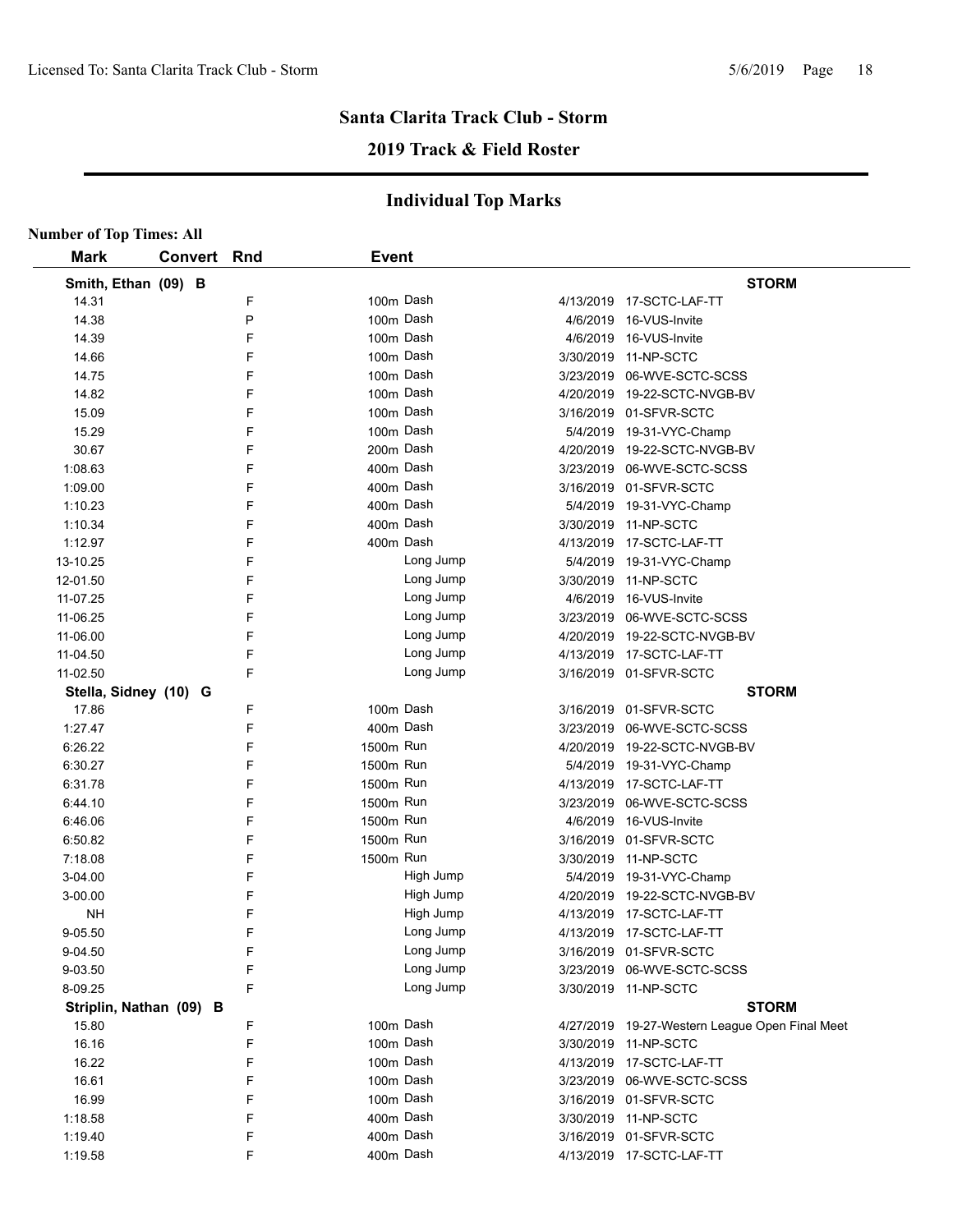# **2019 Track & Field Roster**

| <b>Number of Top Times: All</b> |                         |   |                           |                                                |
|---------------------------------|-------------------------|---|---------------------------|------------------------------------------------|
| <b>Mark</b>                     | <b>Convert Rnd</b>      |   | <b>Event</b>              |                                                |
|                                 | Striplin, Nathan (09) B |   |                           | <b>STORM</b>                                   |
| 1:20.90                         |                         | F | 400m Dash                 | 4/27/2019 19-27-Western League Open Final Meet |
| 3:06.41                         |                         | F | 800m Run                  | 3/30/2019 11-NP-SCTC                           |
|                                 | Torres, Dillon (08) B   |   |                           | <b>STORM</b>                                   |
| 17.30                           |                         | F | 100m Dash                 | 4/13/2019 17-SCTC-LAF-TT                       |
| 17.39                           |                         | F | 100m Dash                 | 4/27/2019 19-27-Western League Open Final Meet |
| 17.80                           |                         | F | 100m Dash                 | 3/30/2019 11-NP-SCTC                           |
| 18.08                           |                         | F | 100m Dash                 | 3/16/2019 01-SFVR-SCTC                         |
| 18.11                           |                         | F | 100m Dash                 | 4/20/2019 19-22-SCTC-NVGB-BV                   |
| 18.19                           |                         | F | 100m Dash                 | 3/23/2019 06-WVE-SCTC-SCSS                     |
| 36.26                           |                         | F | 200m Dash                 | 4/27/2019 19-27-Western League Open Final Meet |
| 36.99                           |                         | F | 200m Dash                 | 3/16/2019 01-SFVR-SCTC                         |
| 37.14                           |                         | F | 200m Dash                 | 3/30/2019 11-NP-SCTC                           |
| 38.54                           |                         | F | 200m Dash                 | 4/13/2019 17-SCTC-LAF-TT                       |
| 38.74                           |                         | F | 200m Dash                 | 3/23/2019 06-WVE-SCTC-SCSS                     |
| 39.15                           |                         | F | 200m Dash                 | 4/20/2019 19-22-SCTC-NVGB-BV                   |
| 13-11.50                        |                         | F | Shot Put <sub>6</sub> lb. | 4/27/2019 19-27-Western League Open Final Meet |
| 13-09.00                        |                         | F | Shot Put <sub>6</sub> lb. | 3/30/2019 11-NP-SCTC                           |
| 13-00.00                        |                         | F | Shot Put <sub>6</sub> lb. | 3/16/2019 01-SFVR-SCTC                         |
| 12-11.00                        |                         | F | Shot Put <sub>6</sub> lb. | 4/20/2019 19-22-SCTC-NVGB-BV                   |
| 12-04.00                        |                         | F | Shot Put <sub>6</sub> lb. | 3/23/2019 06-WVE-SCTC-SCSS                     |
| 11-10.50                        |                         | F | Shot Put <sub>6</sub> lb. | 4/13/2019 17-SCTC-LAF-TT                       |
|                                 | Tucker, Marlie (10) G   |   |                           | <b>STORM</b>                                   |
| 6-08.75                         |                         | F | Long Jump                 | 4/6/2019 16-VUS-Invite                         |
| 12-07.00                        |                         | F | Shot Put <sub>6</sub> lb. | 4/6/2019 16-VUS-Invite                         |
| 10-10.00                        |                         | F | Shot Put <sub>6</sub> Ib. | 3/16/2019 01-SFVR-SCTC                         |
|                                 | Whitman, Jacob (08) B   |   |                           | <b>STORM</b>                                   |
| 19.07                           |                         | F | 100m Dash                 | 4/13/2019 17-SCTC-LAF-TT                       |
| 19.62                           |                         | F | 100m Dash                 | 4/27/2019 19-27-Western League Open Final Meet |
| 20.24                           |                         | F | 100m Dash                 | 4/20/2019 19-22-SCTC-NVGB-BV                   |
| 20.26                           |                         | F | 100m Dash                 | 3/23/2019 06-WVE-SCTC-SCSS                     |
| 21.61                           |                         | F | 100m Dash                 | 3/16/2019 01-SFVR-SCTC                         |
| 41.66                           |                         | F | 200m Dash                 | 4/13/2019 17-SCTC-LAF-TT                       |
| 1:35.49                         |                         | F | 400m Dash                 | 3/16/2019 01-SFVR-SCTC                         |
| 1:35.68                         |                         | F | 400m Dash                 | 3/23/2019 06-WVE-SCTC-SCSS                     |
| 1:35.87                         |                         | F | 400m Dash                 | 4/27/2019 19-27-Western League Open Final Meet |
| 1:36.15                         |                         | F | 400m Dash                 | 4/20/2019 19-22-SCTC-NVGB-BV                   |
| 10-07.50                        |                         | F | Shot Put6 lb.             | 4/27/2019 19-27-Western League Open Final Meet |
| 9-00.50                         |                         | F | Shot Put <sub>6</sub> lb. | 3/23/2019 06-WVE-SCTC-SCSS                     |
| 8-09.50                         |                         | F | Shot Put <sub>6</sub> lb. | 3/16/2019 01-SFVR-SCTC                         |
| Will, Ella (08) G               |                         |   |                           | <b>STORM</b>                                   |
| 17.54                           |                         | F | 100m Dash                 | 4/13/2019 17-SCTC-LAF-TT                       |
| 17.55                           |                         | F | 100m Dash                 | 4/27/2019 19-27-Western League Open Final Meet |
| 18.16                           |                         | F | 100m Dash                 | 4/20/2019 19-22-SCTC-NVGB-BV                   |
| 18.17                           |                         | F | 100m Dash                 | 3/16/2019 01-SFVR-SCTC                         |
| 1:26.92                         |                         | F | 400m Dash                 | 4/13/2019 17-SCTC-LAF-TT                       |
| 1:27.08                         |                         | F | 400m Dash                 | 4/27/2019 19-27-Western League Open Final Meet |
| 1:30.98                         |                         | F | 400m Dash                 | 4/20/2019 19-22-SCTC-NVGB-BV                   |